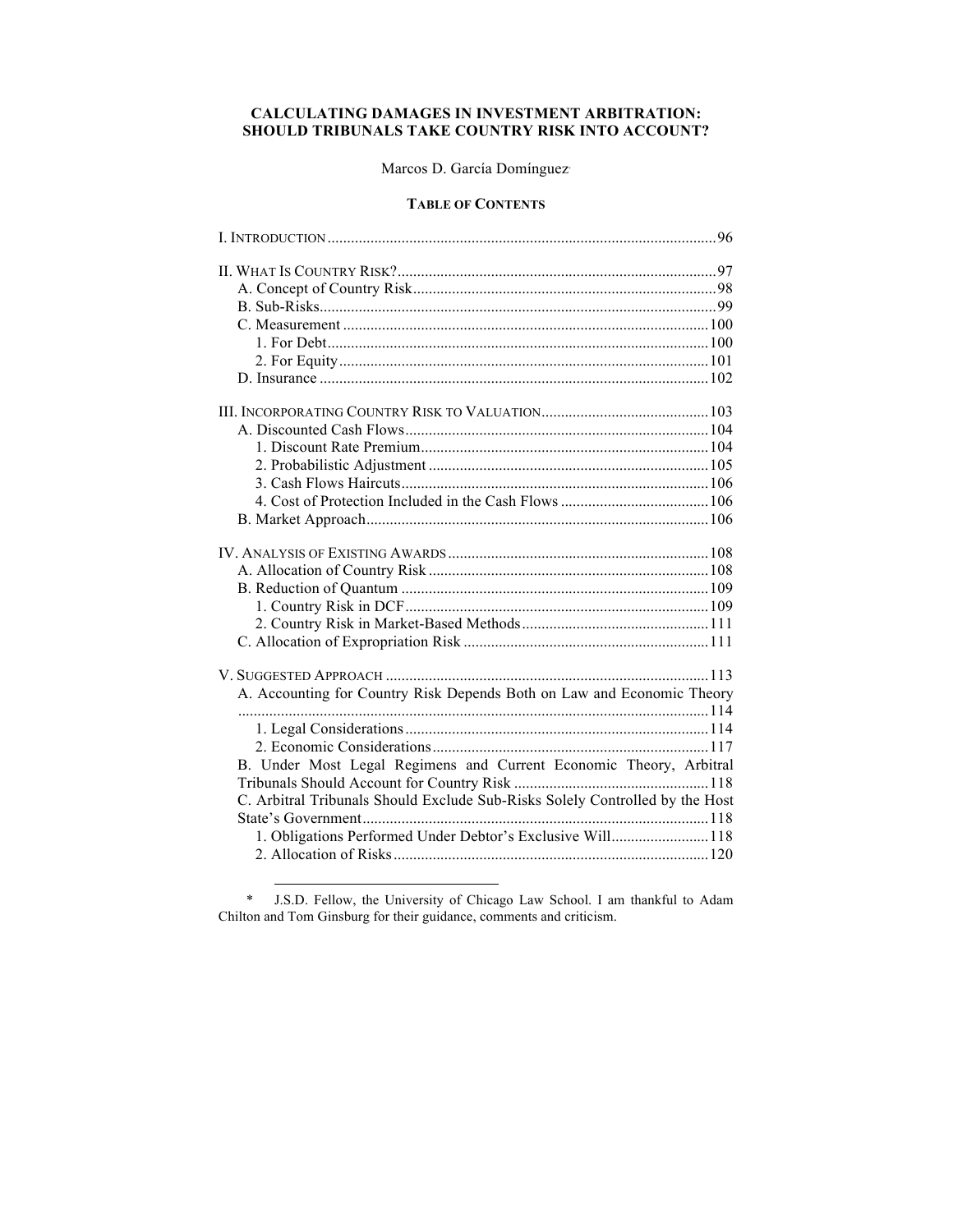VI. CONCLUSION ..................................................................................................121

In a world where arbitration tribunals very frequently welcome claimants' petitions for compensation, the quantum of damages matters. Sometimes the discussion about valuation is more important than that of the merits. Recently, there has been significant disagreement on whether country risk should be part of the calculus of valuation—and, if so, to what extent. Inconsistent awards have reached contradictory conclusions and led to more unpredictability in an already erratic area.

This paper aims to bring more clarity to the topic by explaining the elements that comprise country risk and how they affect different valuation methods. It then analyzes the positions taken by existing awards. Finally, after reviewing legal and economic arguments, it suggests that while country risk should usually be included, tribunals should exclude sub-risks of which the government is in full control (typically, expropriation risk) when calculating the quantum.

## **I. INTRODUCTION**

Arbitration tribunals have often welcomed investors' claims against foreign states.<sup>1</sup> Yet investors, host states, and tribunals differ on the quantum of valuation—often by a very large amount.<sup>2</sup> Common reasons for this level of variation include the use of different valuation methods; disagreement on the time, information, and assumptions included in the model; and discount factors. Among the latter, country risk presents several difficulties.

 <sup>1</sup> E.g., 46% of the disputes decided by arbitral tribunals under the Investment Center for Settlement of Investment Disputes (ICSID) Convention and Additional Facility Rules have final awards upholding the claims in part or in full. INT'L CTR. FOR SETTLEMENT OF INV. DISPUTES, THE ICSID CASELOAD-STATISTICS, ISSUE 2016-1, 14, http://documents. worldbank.org/curated/en/372121468186843932/pdf/106048-NWP-PUBLIC-ICSID-Web-Stats-2016-1-English-final.pdf. Additionally, among the disputes settled and proceedings otherwise discontinued under the ICSID Convention and Additional Facility Rules: 15% are settlement agreements embodied in an award at parties' request; and 47% are discontinued at the requests of both parties. *See id.* at 14-15.<br><sup>2</sup> By June 2006, claims in investment treaty disputes averaged around \$340 million

but awards averaged about \$10 million. *See* Susan Frank, *Empirically Evaluating Claims About Investment Treaty Arbitration*, 86 N.C. L. REV. 1, 58 (2007). Saldarriaga & Kantor mentioned that since then the average recovery continues to be low, usually around one third of the claimed amount. *See* Andrea Saldarriaga & Mark Kantor, *Calculating Damages: Arbitrators, Counsel, and Experts Can Do Better Than They Have in the Past*, *in* INVESTING WITH CONFIDENCE: UNDERSTANDING POLITICAL RISK MANAGEMENT IN THE 21ST CENTURY 196, 197 (Kevin Lu et al. eds., 2009).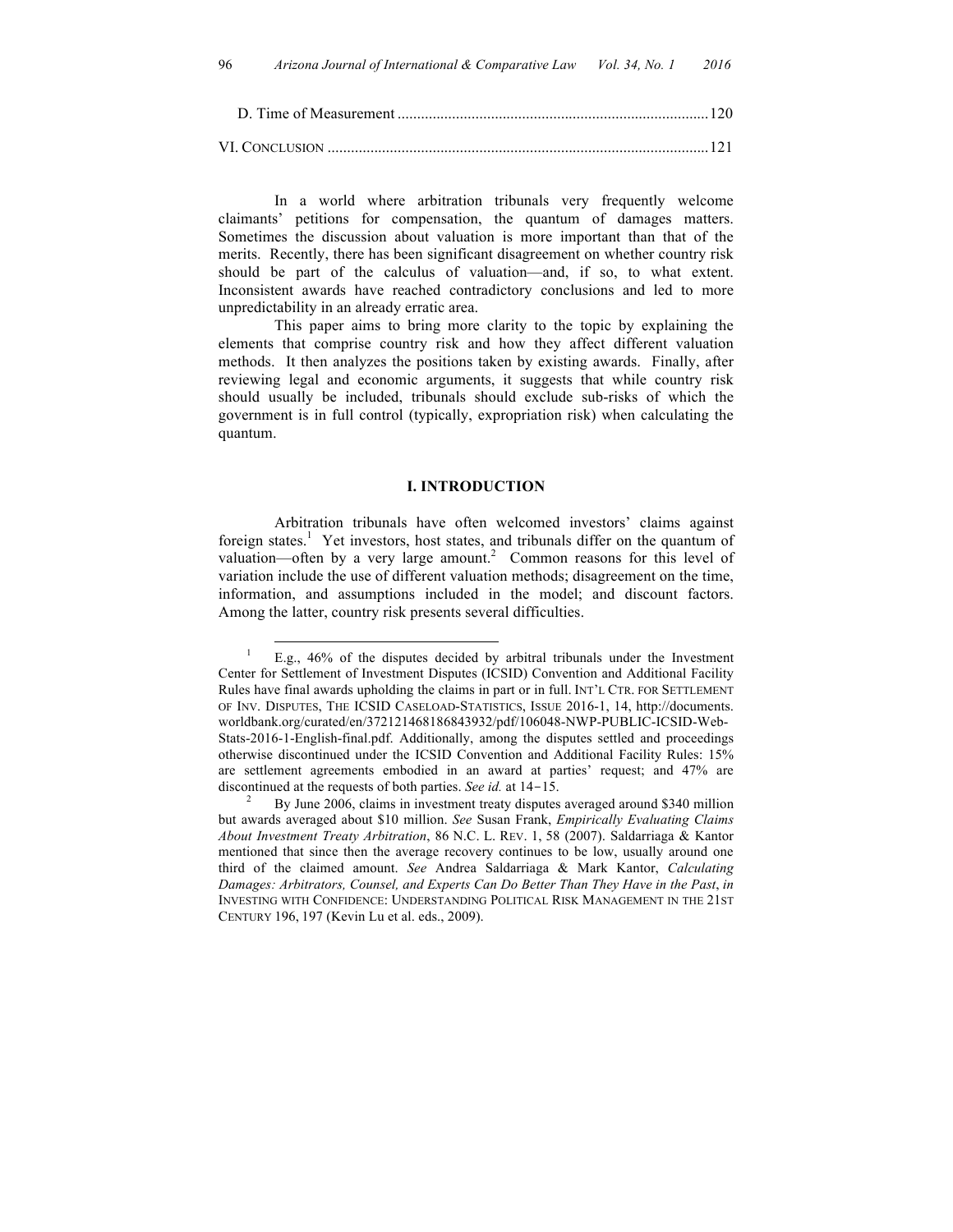Parties and tribunals disagree on whether to account for country risk at all. When they do include it in valuation, discrepancy further extends to measurement alternatives, the time of the information, and country risk's subcomponents. At the center of the problem is the risk that investors or tribunals see a host state's political, economic, and cultural climate as a breach of investment protection standards, or, conversely, that a host state tries to excuse itself from abiding by its legal duties on account of its sovereign power. Should country risk capture the possibility that a host state breaches its obligations towards the investor? Specifically, should a country risk premium reduce the quantum of damages? If so, to what extent? If not, why? And are there exceptions?

This paper analyzes the concept of country risk, its components, measurement and calculation alternatives, as well as insurance options in Part II. Later, Part III explains how different valuation methods incorporate country risk. Investment arbitration tribunals have reached conflicting conclusions on whether to account for country risk in the valuation stage, the appropriate method to discount it, and whether to include expropriation risk. Part IV reviews existing awards dealing with these issues. I make a suggestion of how to approach country risk in Part V.

## **II. WHAT IS COUNTRY RISK?**

In a perfect world, the same type of investments would have equal returns everywhere. In practice, different places and industries have diverse risk environments. A reasonable business person does not expect the same return for investing in the United States as in a developing nation.<sup>3</sup>

At the same time, because investors will experience more uncertainty outside mature economies, they will demand more benefits. 4 If investors are risk averse, any higher risk must be compensated with a higher return.<sup>5</sup> That is, before investing, investors will evaluate whether profits will make up for the higher exposure. Placing an investment requires an acceptable combination of return and

 <sup>3</sup> Peter Blair Henry & Prakash Kannan, *Growth and Returns in Emerging Markets*, *in* INTERNATIONAL FINANCIAL ISSUES IN THE PACIFIC RIM: GLOBAL IMBALANCES, FINANCIAL LIBERALIZATION, AND EXCHANGE RATE POLICY 241 (Nat'l Bureau of Econ. Research E. Asia Seminar on Econ., Book 17, 2008). *See also* OI European Group B.V. v. Bolivarian Republic of Venez., ICSID Case No. ARB/11/25, Award, ¶ 780 (Mar. 10, 2015) (comparing Italy and Venezuela). <sup>4</sup> Louis T. Wells & Eric S. Gleason, *Is Foreign Infrastructure Investment Still* 

*Risky?*, HARV. BUS. REV., Sept.-Oct. 1995, at 44-55.<br><sup>5</sup> This association is true for financial asset markets. But it is not clear whether the

same happens in enterprise performance. Some studies have shown a negative relationship between risk and return. If that is correct, higher returns are associated with lower risk and lower return with higher risk. *See* Edward H. Bowman, *A Risk/Return Paradox for Strategic Management* 17, 25 (Alfred P. Sloan Sch. of Mgmt., Working Paper, WP 1107- 80), https://archive.org/stream/riskreturnparado00bowm#page/n3/mode/2up (later published in MIT SLOAN MGMT. REV. Issue 21, Spring 1980).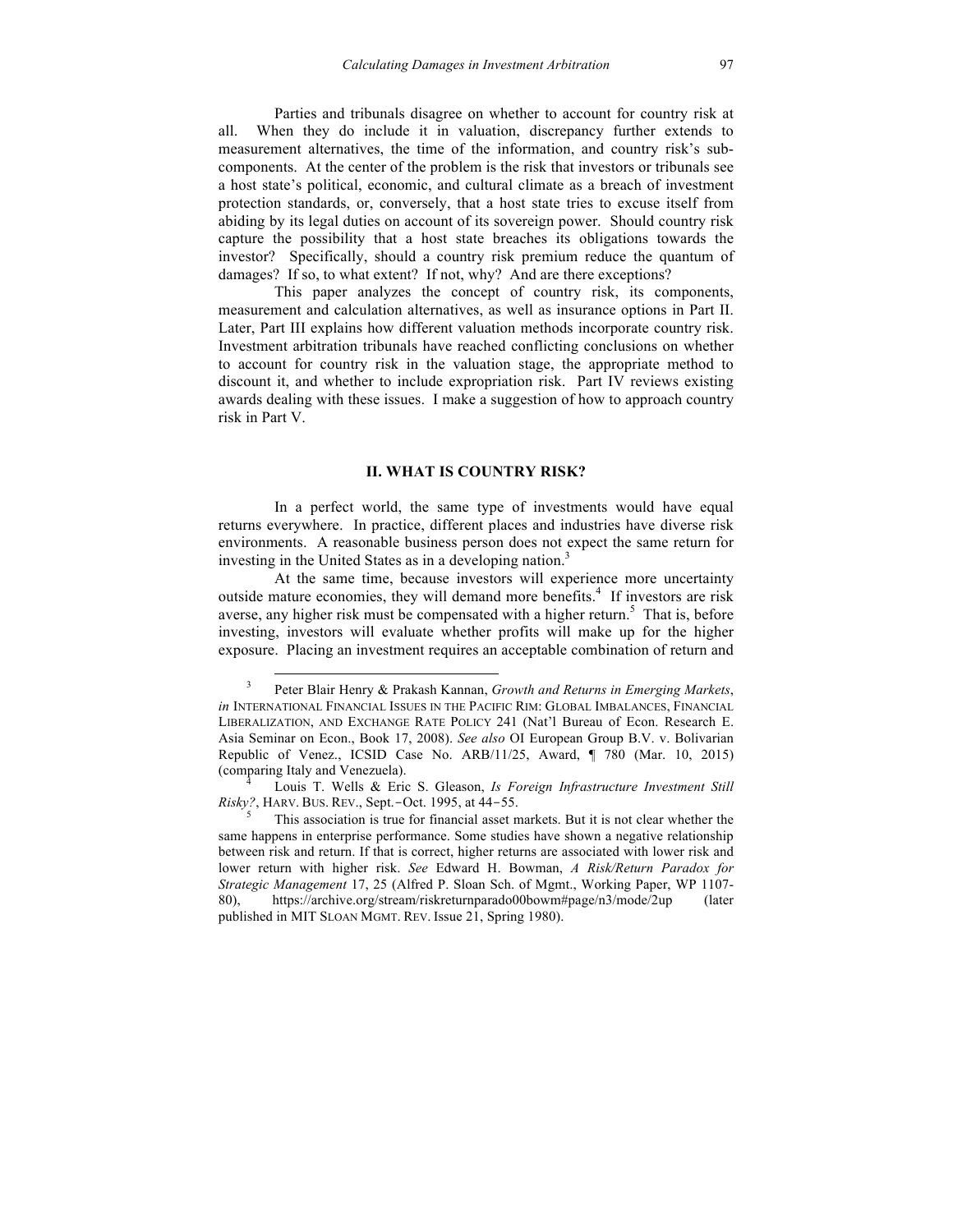risk. That higher demand will often reflect in a premium added to a baseline expectation. The premium in itself could take the form of more money (e.g., a higher yield for debt), more collateral, additional assurances from the national and international legal system,<sup>6</sup> or several other alternatives.

Investors need to know how that higher risk is different from that of their home state or other mature economies to evaluate the extent of the additional return and protections demanded. Comparisons will often use the United States or Germany as a risk-free country scenario.

## **A. Concept of Country Risk**

Each state creates a different environment within its borders. Every element of governance controlled by sovereign power will play a role in defining the characteristics of the investment climate. Labor policies, the level of permitted free speech, the cost and time of litigation, and the characteristics of human capital, to name a few, will vary from one host state to the other and could have very significant impacts on the investment conditions. Of course, that is to the extent that a host can pursue independent policies. Global markets and foreign pressure will oftentimes restrict what host states can and cannot do within their borders.

In this context, country risk could be described as the unanticipated downside variability in a key performance indicator or strategic target, resulting from engaging in international business transactions with an inevitable exposure to a host state's policies and performance (other than a home country).<sup>7</sup> Country risk must be unanticipated. Expected changes can never be a source of risk.<sup>8</sup>

Country risk exists as a consequence of national borders and sovereign power. More specifically, country risk will arise from the interaction of the strategies implemented by the investor to deal with the host environment, and the host state's action.<sup>9</sup> In this interaction, the investor might be at a disadvantage.<sup>10</sup>

Asymmetrical information could partially explain the problem foreign investors face. Theoretically, investors within a host state will have more knowledge about the state than those outside. Implementing adequate resources can reduce the information gap at a cost.<sup>11</sup> Investors can also gain additional information by becoming repeat players, thus familiarizing themselves with the relevant market.<sup>12</sup> Risk, however, is not only a matter of ignorance.

- 
- 

 <sup>6</sup> SERGEY RIPINSKY & KEVIN WILLIAMS, DAMAGES IN INTERNATIONAL INVESTMENT LAW 326-28 (2008).

COLIN WHITE & MIAO FAN, RISK AND FOREIGN DIRECT INVESTMENT 147 (2006).<br>
<sup>9</sup> *Id.*<br>
<sup>10</sup> ADRIAN BUCKLEY, INTERNATIONAL CAPITAL BUDGETING 114 (1995).<br>
<sup>11</sup> WHITE & FAN, *supra* note 7, at 59.<br>
<sup>12</sup> *Id.*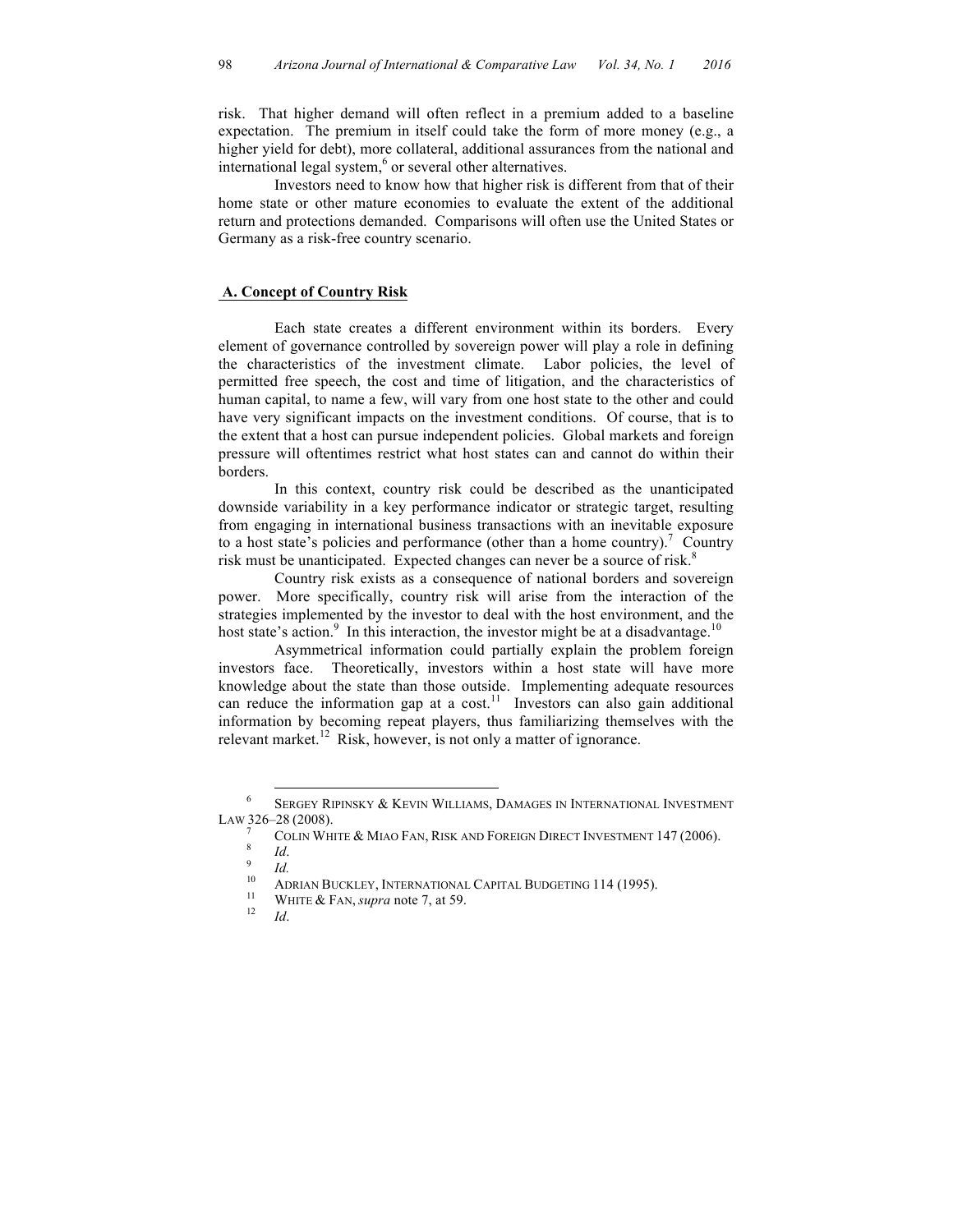Country risk can be analyzed as a systematic market risk. In that sense, it affects all members of a defined group, extending to all the enterprises that operate within the jurisdiction of a particular country.<sup>13</sup> Industry risk, on the other hand, affects all those investing in a particular industry. Both country and industry risk are unlike idiosyncratic and non-systematic risks, $14$  which are independent of the market behavior and can be managed by diversification of assets. 15

### **B. Sub-Risks**

Country risk comprises several sub-items. Given their large number, it can be helpful to classify these sub-risks. However, there are at least two problems with classification. First, existing literature usually focuses only on a few elements, ignoring others; scholars only agree partially on which elements should affect the analysis.<sup>16</sup> Second, academic studies, rating agencies,<sup>17</sup> and private companies use different terminology to refer to the same sub-components. While all classifications in this context might give rise to complaints, the most simple and commonly found categorizations in economic literature group items in two sub-components: political and economic. 18 Yet some of those sub-items can be further separated for clarity into four groups: political, economic, financial, and cultural.

Political risk is often at the center of country risk analyses because a host state can use most of its sovereign power inside its own borders (as opposed to economic and financial sub-risks, which might be partially outside a host state's territory in a globalized economy). A traditional definition of political risk describes it as "the exposure to a change in value of an investment or cash position resultant upon government action." <sup>19</sup> Critics of this definition point out its narrowness and suggest that it should include any unanticipated change in the

<sup>&</sup>lt;sup>13</sup> IMAD MOOSA, FOREIGN DIRECT INVESTMENT: THEORY, EVIDENCE AND PRACTICE  $207(2002)$ .

CHRISTOPHER CULP, THE RISK MANAGEMENT PROCESS: BUSINESS STRATEGY AND TACTICS <sup>3</sup>-31 (2001). <sup>15</sup> David Aaker & Robert Jacobson, *The Risk of Marketing: The Role of Systematic,* 

*Uncontrollable, and Controllable Unsystematic, and Downside Risk, in* RISK, STRATEGY AND MANAGEMENT 137-60 (R. Bettis & H. Thomas eds., 1990).

<sup>&</sup>lt;sup>16</sup> WHITE & FAN, *supra* note 7, at 152–53 tbl.9.1.<br><sup>17</sup> Bank of America World Information Service, Business Environment Risk Intelligence, Control Risk Information Services, Economist Intelligence Unit, Euro-Money Magazine, Institutional Investor Magazine, Moody's Investor Services, Political Risk Services: Coplin-O'Leary Rating System, Political Risk Services: International Country Risk Guide, and Standard & Poor's Rating Group all largely disagree on the included subrisks. Nevertheless, the first five services are more comprehensive. *See id.* at 154 tbl.9.2. <sup>18</sup> MOOSA, *supra* note 13, at 131–60. <sup>19</sup> BUCKLEY, *supra* note 10, at 312.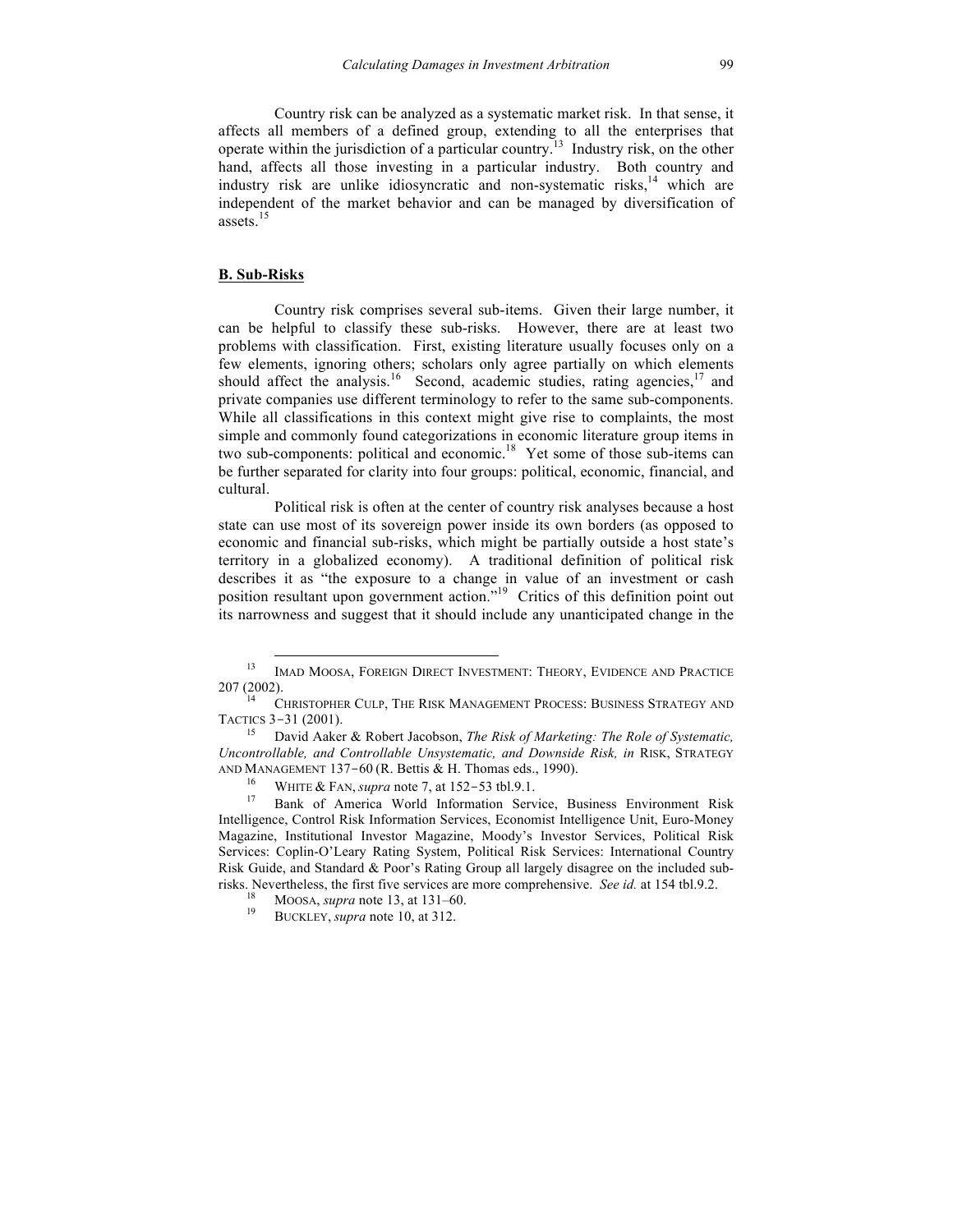host state's political environment that has a negative impact in a relevant performance indicator or strategic target.20

Yet another alternative definition of political risk sees it as "unexpected changes in future cash flows due to political events in the host country."<sup>21</sup> And it classifies it in macro and micro political risks. The former is country-specific and influences all foreign firms in the host state alike. The latter is exclusive to a certain industry, firm, or project.<sup>22</sup>

The list of the components of political risk often includes: change of government (democratic or otherwise); lack of continuity in government policies; political instability; war, invasions, and other types of foreign conflict; internal conflict (civil war, social unrest, high crime rates); terrorism; nationalism; and dependence on other states or international institutions. Among these, change of government, political instability, nationalism, and policy discontinuity (sometimes combined with economic and financial risks) can give rise to direct or indirect expropriation. For international investment law, such expropriation is the main source of political risk.

Economic risk results from unexpected changes in the economic context of an investment project.<sup>23</sup> The main sub-items of economic risk are: reduction or slowdown of economic growth; deficit in the balance of payments; depreciation of the exchange rate; inflation; interest rate increase; and poor infrastructure.<sup>24</sup> Financial risk refers to unexpected changes in creditworthiness. Among other factors, it comprises of limited ability or complete inability to access international financial markets and low credit ratings. 25 Cultural risk refers to transaction costs and negotiation differences that arise from cultural patterns of behavior when doing business. Corruption, nepotism, and conflicts of language, religion, or race all make up this sub-list.<sup>26</sup>

## **C. Measurement**

1. For Debt

The oldest and most straightforward measure of country risk is an assessment of the probability of default when lending to the host state's

<sup>&</sup>lt;sup>20</sup> WHITE & FAN, *supra* note 7, at 147.<br><sup>21</sup> Dorothee J. Feils & Florin M. Şabac, *The Impact of Political Risk on the Foreign Direct Investment Decision: A Capital Budgeting Analysis*, 45 ENGINEERING ECONOMIST 129 (2000).

<sup>22</sup> *Id.* <sup>23</sup> WHITE & FAN, note *supra* 7, at 158. <sup>24</sup> *Id*. 25 *Id*. at 161. 26 *Id*. at 162.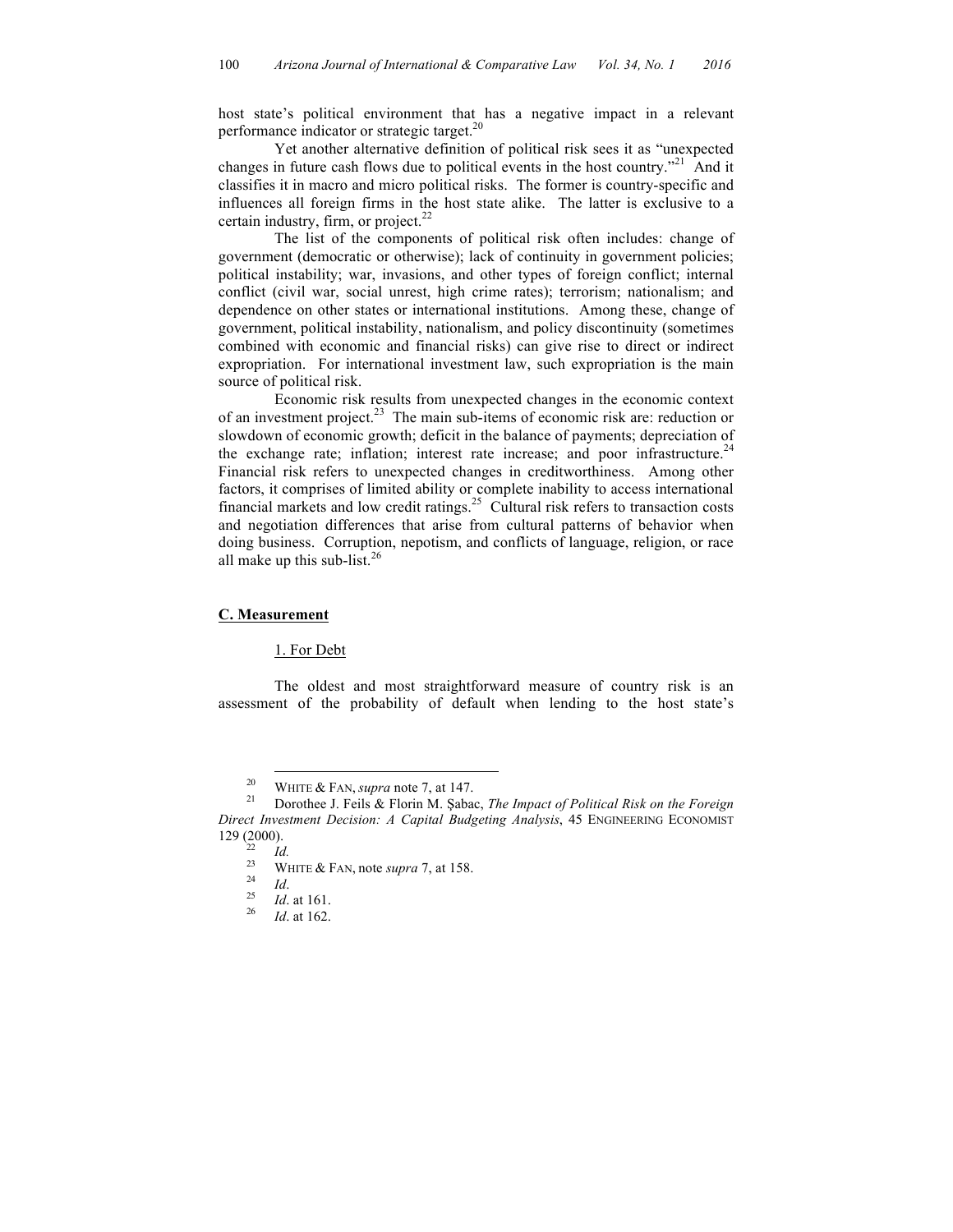government.<sup>27</sup> Measurement attempts for sovereign default risk date back to the 19th century.<sup>28</sup> To determine the host state's default risk, the variables to consider are degree of indebtedness, social security costs, government revenues, political risk, and collaterals.<sup>29</sup> The most common assessments of default risk are sovereign ratings and credit default swaps' prices.

That information might not be enough to evaluate country risk in general, though. So a number of companies provide measurement services that go beyond the sovereign bond market and add a partial qualitative analysis. Some select a combination of variables to evaluate political, economic, and financial risks. The result is a score per country.<sup>30</sup> Others survey hundreds of economists to determine a country's score;<sup>31</sup> measure currency risk, sovereign debt, economic structure risk, political risk, banking risk, and overall risk; <sup>32</sup> or evaluate corruption, government effectiveness, political stability, regulatory quality, rule of law, and voice/accountability; $^{33}$  among several other options.<sup>34</sup>

## 2. For Equity

Estimating equity risk premiums for a specific country is a different task. How to approach it might depend on available information and which country is in question. One option is to use historical data in each market to estimate an equity risk premium. This first approach suffers from structural and statistical problems in most emerging markets.<sup>3</sup>

A second alternative is to begin the analysis with an equity risk premium for a mature market (e.g., the United States or Germany) and build up to or estimate additional risk premiums for countries carrying more risk. Analysts can ascertain the mature market premium by analyzing either the historical risk

ECONOMIST (2014), www.eiu.com/handlers/PublicDownload.ashx?mode=m&fi=risk-sec tion/country-risk-service.pdf. <sup>33</sup> *Worldwide Governance Indicators*, WORLD BANK, http://data.worldbank.org

/data-catalog/worldwide-governance-indicators (last updated Oct. 16, 2016). <sup>34</sup> WHITE & FAN, *supra* note 7, at 15*.* <sup>35</sup> *See* Roelof Salomons & Henk Grootveld, *The Equity Risk Premium: Emerging vs* 

 <sup>27</sup> Aswath Damodaran, *Country Risk*, *in* INVESTMENT RISK MANAGEMENT, 155, 158–60 (K. Bajer & G. Filbeck eds., 2015) [hereinafter Damodaran, *Country Risk*].<br><sup>28</sup> *Id.* at 159 <br><sup>29</sup> Aswath Damodaran, Country Risk: Determinants, Measures and Implications—

The 2015 Edition 25–28 (July 14, 2015) (unpublished paper), https://papers.ssrn.com /sol3/papers.cfm?abstract\_id=2630871 [hereinafter Damodaran, Determinants]. <sup>30</sup> *E.g.*, *International Country Risk Guide*, PRS GROUP, https://www.prsgroup.com

<sup>/</sup>about-us/our-two-methodologies/icrg (last visited Oct. 23, 2016). <sup>31</sup> *Country Risk survey results Q3 2016: China, Italy, Nigeria mar stabilizing global* 

*outlook*, EUROMONEY, http://www.euromoney.com/Poll/10683/PollsAndAwards/Country-Risk.html (last visited Oct. 23, 2016). 32 *Country Risk Service: Sovereign risk ratings and analysis for 128 countries*,

*Developed Markets*, 4 EMERGING MKTS. REV. 121 (2003).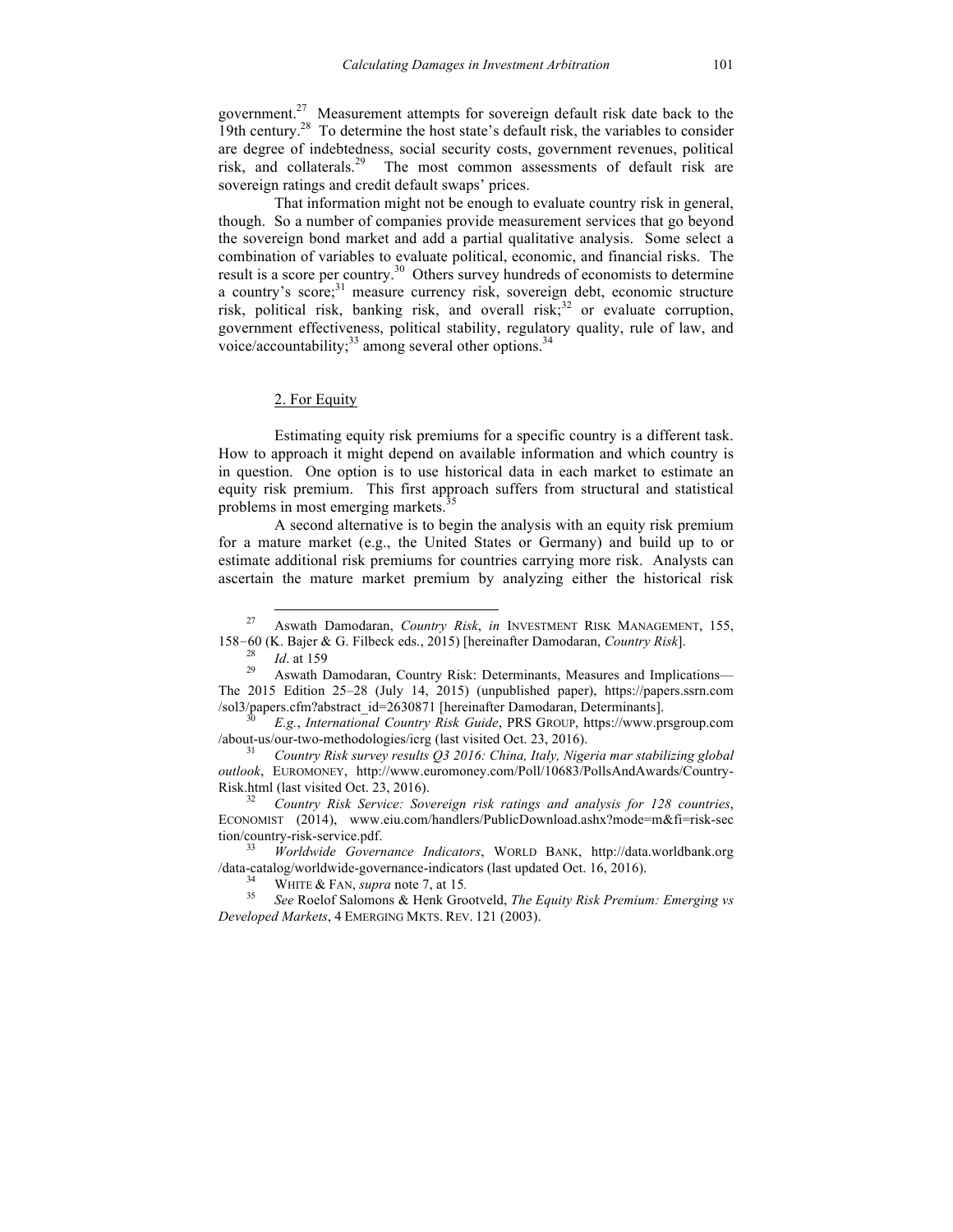premium for the United States or the average historical risk premium across  $d$ ozens of equity markets.<sup>36</sup> For non-mature markets there is a need to measure country risk and convert it into a country risk premium. Analysis can do this by using default spreads (based upon sovereign bonds or ratings) or equity market volatility as an input.<sup>37</sup>

A third possibility is to use the market pricing of equities within each market to back out estimates of an implied equity risk premium. The advantage is that this approach is market-driven and current and does not require any historical data. Thus, it can be used to estimate implied equity premiums in any market, even if the market has a short history.<sup>38</sup>

#### **D. Insurance**

Investors seeking alternatives to secure their foreign investment can resort to political risk insurance. This term encompasses different programs that aim at reducing the investor's exposure to country risk. 39 There are four principal classes of insurance instruments. 40 National or bilateral guarantee programs are where a government owns and operates insurance to its nationals that invest in eligible foreign states.<sup>41</sup> Multilateral guarantee programs, such as that Multilateral Investment Guarantee Agency (MIGA), offer investors from World Bank member states insurance to protect investments placed in developing member states.<sup>42</sup> Some regional development banks also provide insurance to member states,<sup>43</sup> and private insurance companies sell products to anyone.<sup>44</sup>

The policies generally cover three types of political risk. First, currency inconvertibility coverage protects against losses caused by currency transfer restrictions. Typically, it applies to the interruption of interest payments, repatriation of capital or dividends, or similar restrictions caused by the host

(2013). <sup>40</sup> *Id.* <sup>41</sup> *Id*. at 96–97. <sup>42</sup> Ibrahim Shihata, *Toward a Greater Depolitization of Investment Disputes: The Roles of ICSID and MIGA*, *in* INVESTING WITH CONFIDENCE: UNDERSTANDING POLITICAL RISK MANAGEMENT IN THE 21ST CENTURY, *supra* note 2, at 2, 11–17.<br><sup>43</sup> For example, political risk insurance is provided by the Islamic Corporation for

Insurance of Investment and Export Credit (member of the Islamic Development Bank Group), the Asian Development Bank, the African Development Bank, and the Inter-American Development Bank, among others.<br><sup>44</sup> Political risk insurance is provided by ACE Global Markets, Marsh, and AON,

among other companies. *See also* Kathryn Gordon, *Investment Guarantees and Political Risk Insurance: Institutions, Incentives and Development*, *in* OECD INVESTMENT POLICY PERSPECTIVES 2008, 103-04 (2009).

<sup>&</sup>lt;sup>36</sup> Damodaran, Determinants, *supra* note 29, at 55.<br> *Id.* at 56.<br> *Id.* at 67.<br> **KRISTA NADAKAVUKAREN SCHEFER, INTERNATIONAL INVESTMENT LAW 511–12**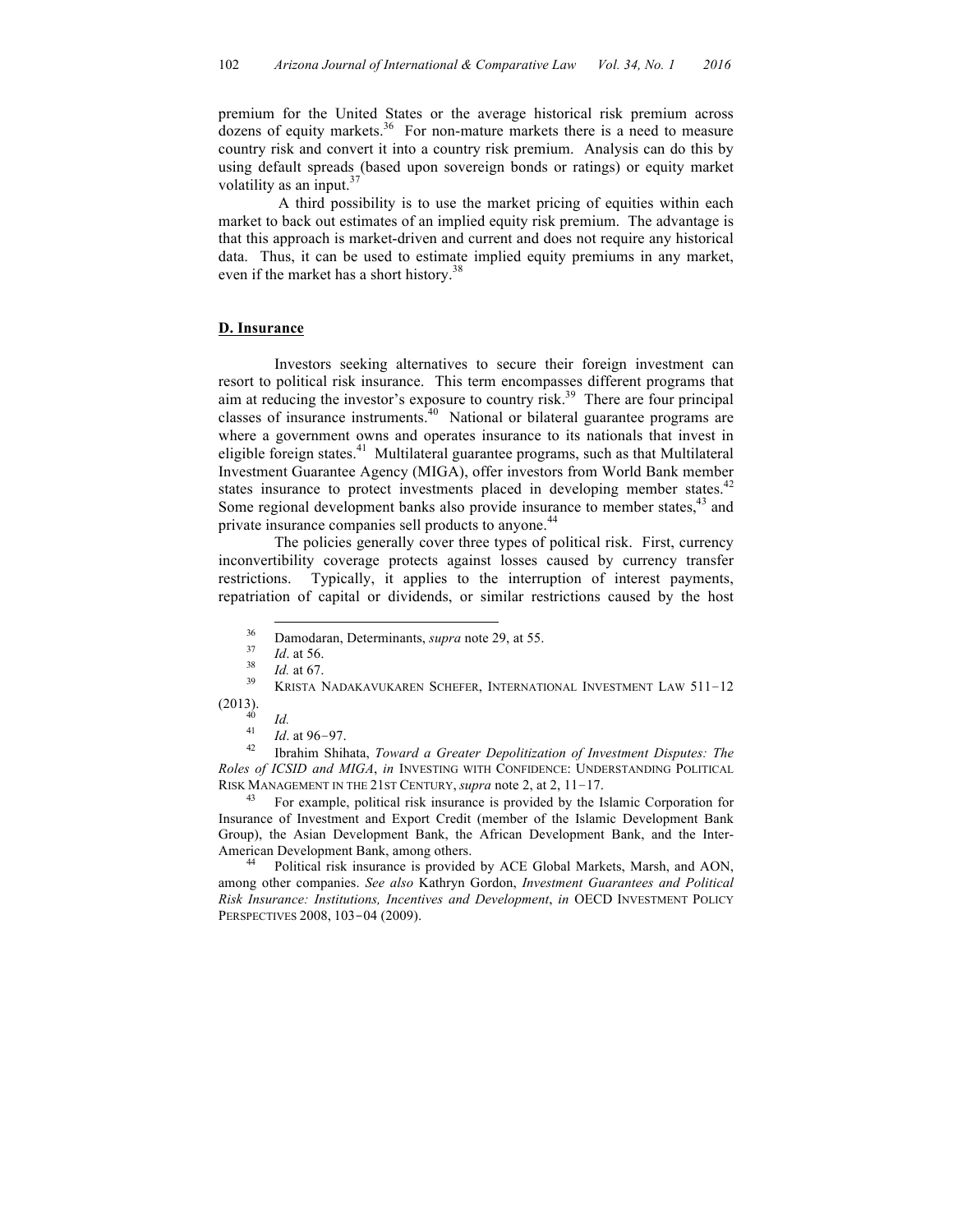state's currency restrictions. Second, confiscation, expropriation, and nationalization coverage protects investors against losses generated by various acts of expropriation. The coverage applies to confiscation of both property and funds. Third, political violence covers losses caused by war, civil disturbance, or terrorism.<sup>45</sup>

While the content of these policies varies from one to the next, there are some typical clauses. Policy duration can be up to 15 years. There, an insured investor has to accept a part of the financial loss, either as a deductible or a coinsurance. More interestingly, policies often include salvage and subrogation clauses. Under the former, the insured may have to forfeit ownership of its insured property. The insurance provider can then sell any of the remaining assets to reduce its loss. Under the latter, the investor has to transfer the legal rights to litigate or settle the dispute to the insurer. This is another opportunity for the insurance to recover the sums paid.<sup>46</sup>

#### **III. INCORPORATING COUNTRY RISK TO VALUATION**

There are several company valuation methods available to determine the quantum of damages. The asset-based approach includes the replacement value, book value, and liquidation value methods.<sup> $47$ </sup> The market-based approach uses the multiples, stock prices, prior transactions, offerings, and comparable sales methods.<sup>48</sup> The income-based approach uses the discounted cash flows method (DCF). 49 Others make reference to amounts invested. And finally there are some hybrid approaches.<sup>50</sup> Whether it is better to use one or another (or a combination of them) depends on the facts of the case. Nevertheless, there are two that investment arbitration tribunals commonly apply, given the prevalence of some repeated fact patterns in investment law dispute resolution: DCF and market approaches (prior transactions and multiples). What follows is a review of how country risk applies to those valuation methods.

 <sup>45</sup> Summary of Findings, Kausar Hamdani, Elise Liebers & George Zanjani, An Overview of Political Risk Insurance, to Federal Reserve Bank of New York 2 (May 2005),

https://www.bis.org/publ/cgfs22fedny3.pdf.<br><sup>46</sup> Feils & Şabac, *supra* note 21, at 131.<br><sup>47</sup> RICHARD BREALEY ET AL., PRINCIPLES OF CORPORATE FINANCE 77-78, 466 (2014); MARK KANTOR, VALUATION FOR ARBITRATION, 8–9, 231–39 (2008).<br><sup>48</sup> KANTOR, *supra* note 47, at 8; BREALEY ET AL., *supra* note 47, at 78.

<sup>48</sup> KANTOR, *supra* note 47, at 8; BREALEY ET AL., *supra* note 47, at 78. <sup>49</sup> BREALEY ET AL., *supra* note 47, at 93. <sup>50</sup> David Jenkins, *The Benefits of Hybrid Valuation Models*, CPA J., Jan. 2006, at 48.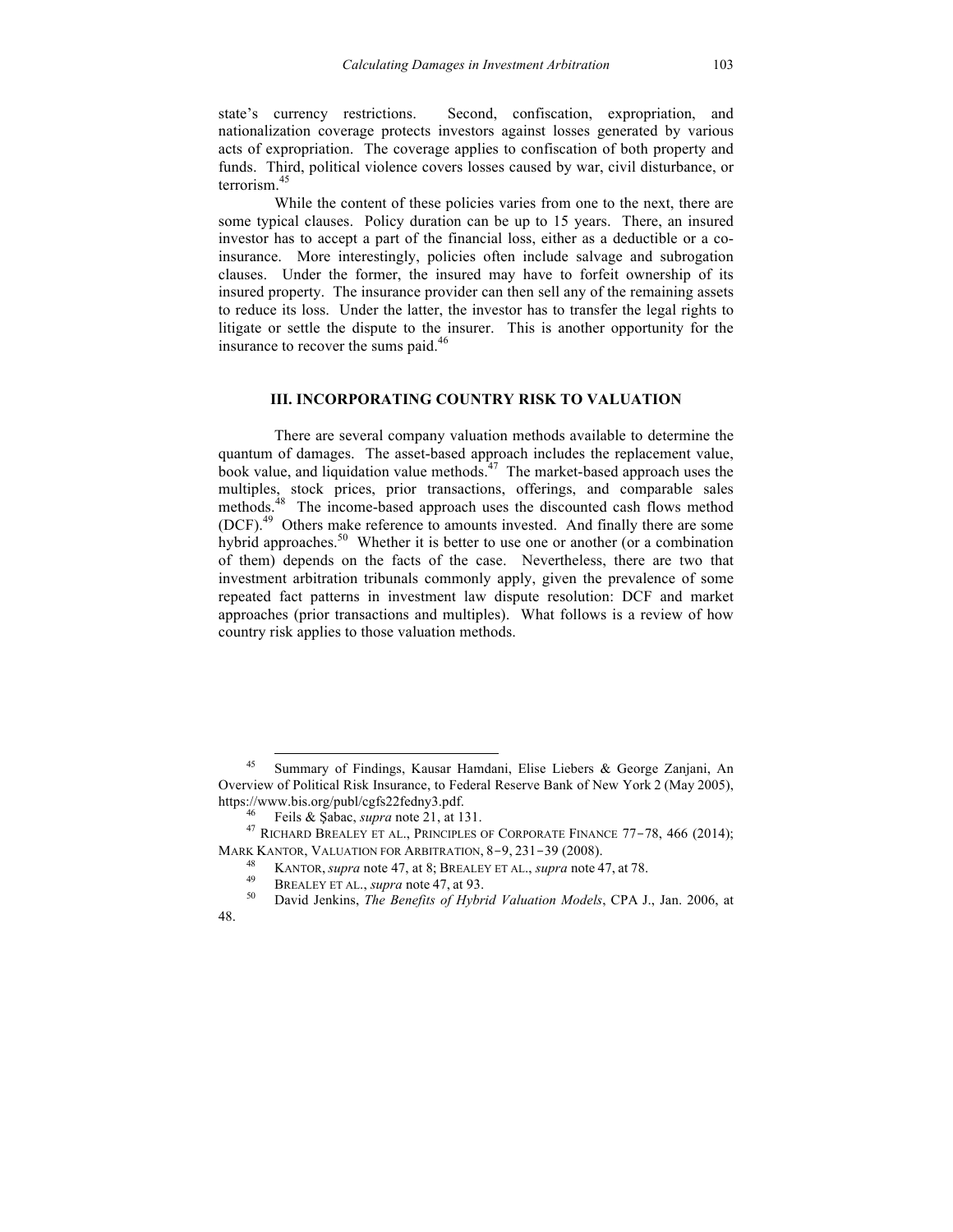### **A. Discounted Cash Flows**

Many arbitral tribunals have awarded damages using  $DCF^{51}$  increasingly so in recent years. 52 This method has the advantage that managers can plan better on how to mitigate risks because of the prior analyzing of specific risks and their impact on value. Another benefit is that companies can customize their forecasts by considering risks that affect them specifically. This improves the valuation's accuracy. $53$ 

Yet DCF is not without problems. The World Bank has warned that

particular caution should be observed in applying this method as experience shows that investors tend to greatly exaggerate their claims of compensation for lost future profits. Compensation under this method is not appropriate for speculative or indeterminate damage, or for alleged profits which cannot legitimately accrue under the laws and regulations of the host country.<sup>54</sup>

The tendency towards inflating claims (and the complexity of the method) <sup>55</sup> might make investment tribunals sometimes wary of accepting DCF. 56 And when tribunals do use it, they might be more willing to accept higher discount rates, cash flow haircuts, added costs, or other mechanisms to deflate the quantum of damages.<sup>57</sup> Under this scenario, the ball is in the investor's court to claim well-grounded numbers.

#### 1. Discount Rate Premium

A common mechanism to account for country risk in the valuation of a company when using DCF is to build a specific discount rate premium for that

 <sup>51</sup> *See* SEDCO, Inc. v. Nat'l Iranian Oil Co., 15 Iran-U.S. Cl. Trib. Rep. 23, 104 (1987); ADC Affiliate Ltd. & ADC & ADMC Mgmt. Ltd. v. Republic of Hung., ICSID Case No. ARB/03/16, Award of the Tribunal, (Oct. 2. 2006); Sempra Energy Int'l v. Argentine Republic, ICSID Case No. ARB/02/16, Award of the Tribunal, (Sept. 28, 2007).<br><sup>52</sup> *See* cases cited *infra* Part IV.B.a.<br><sup>53</sup> Mimi James & Timothy M. Keller, *Valuation in Emerging Markets*, 4 MCKINSEY

Q. 83 (2000). 54 *Report to the Development Committee on the Legal Framework for the Treatment* 

*of Foreign Investment*, *in* LEGAL TREATMENT OF FOREIGN INVESTMENT: THE "WORLD BANK GUIDELINES" 193, 210–11 (Ibrahim Shihata ed., 1993) (citations omitted). <sup>55</sup> John Gotanda, *Recovering Lost Profits in International Disputes*, 36 GEO. J.

INT'L. L. 61, 91 (2004).<br><sup>56</sup> Jack Coe, Jr. & Noah Rubins, *Regulatory Expropriation and the Tecmed Case:* 

*Context and Contributions*, *in* INTERNATIONAL INVESTMENT LAW AND ARBITRATION 597, 659 (Tod Weiler ed., 2005). <sup>57</sup> KANTOR, *supra* note 47, at 136-37, <sup>140</sup>-41.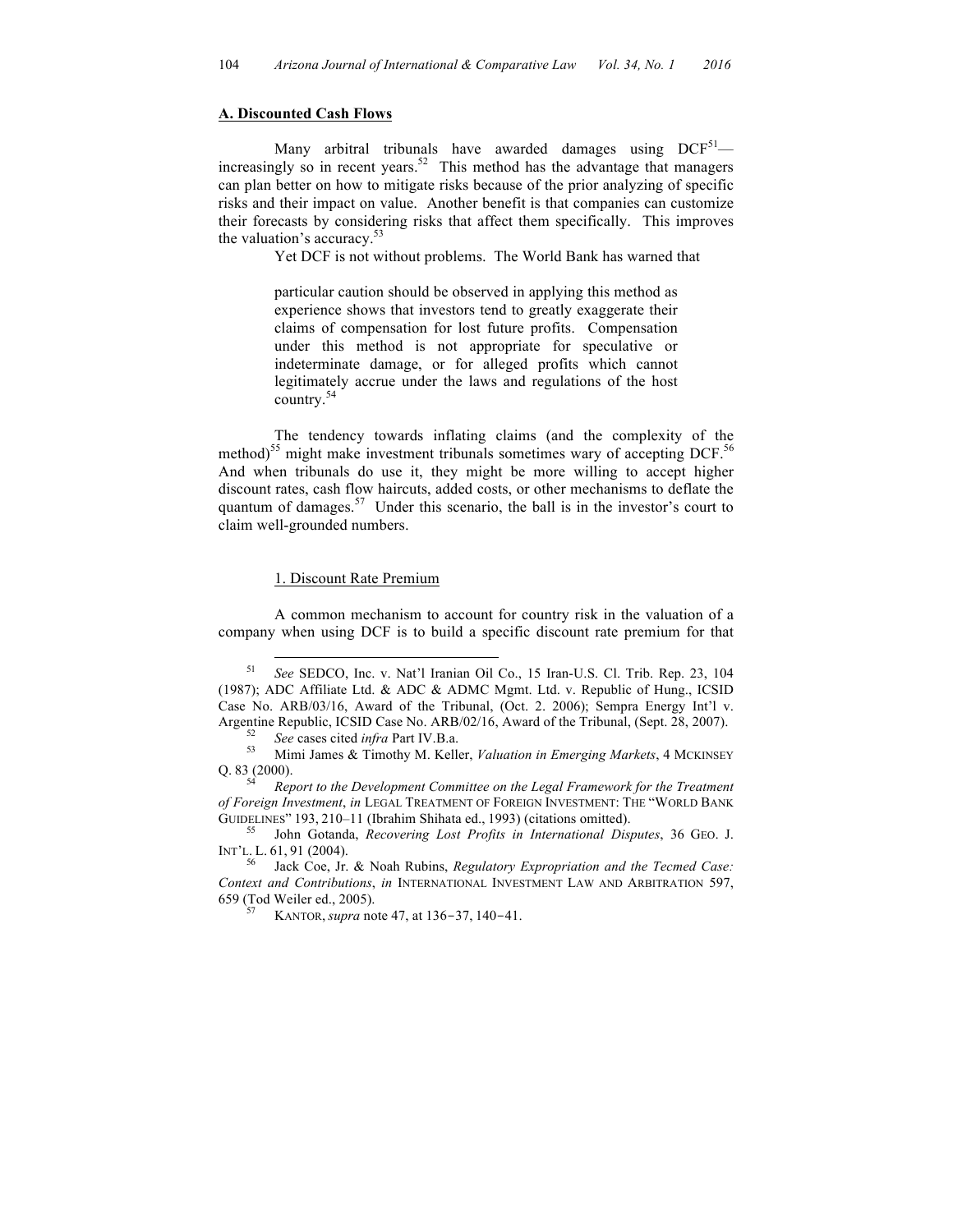country and investment. Usually, analysts use a measure of country risk (e.g., default spreads) and add it to the cost of equity and debt of every company traded in that country. The main variations on this approach come in the measure of country risk selected. A discount rate premium equation might look like this:

> Cost of equity = Risk-free rate + Beta (Mature Market Premium) + Country Risk Premium<sup>58</sup>

Some experts criticize the use of a discount rate premium. The arguments' common theme is the same. Discount rate premiums overstate country risk by using an inappropriate proxy (e.g., sovereign default for equity risk);<sup>59</sup> double discount risks already included in reduced cash flows;<sup>60</sup> ignore investment law or BIT's provisions that require using but-for cash flows for investments protected from sovereign risk; or disregard laws that exclude risk of default from damage calculation. 61 Still, arbitration tribunals have often applied a discount rate premium to account for country risk.<sup>62</sup>

## 2. Probabilistic Adjustment

A second alternative is to devise alternative cash flow scenarios that reflect different possible outcomes.<sup>63</sup> Analysts first estimate the likelihood that a risky event will occur and then measure the consequences for cash flows under all scenarios. Possible alternatives might assume that the host state complies with all investment protection standards, lawfully expropriates the investment by timely paying compensation, or illegally expropriates the investment.<sup>64</sup> The final valuation results from averaging the assessed probability of each outcome.<sup>65</sup>

<sup>&</sup>lt;sup>58</sup> Damodaran, Determinants, *supra* note 29, at 72.<br>
<sup>59</sup> See KANTOR, *supra* note 47, at 159; James & Keller, *supra* note 53, at 83.<br>
<sup>60</sup> Florin A. Dorobantu et al., *Country Risk and Damages in Investment Arbitratio* <sup>31</sup> ICSID REV. <sup>219</sup> (2016). <sup>61</sup> Andrew C. Wright, *Analyzing DCF as a Valuation Method for Calculating* 

Damages in Expropriation Arbitrations, BUCERIUS/WHU (2009).<br>
<sup>62</sup> See infra Part IV.B.<br>
<sup>63</sup> See BREALEY ET AL., *supra* note 47, at 143.<br>
<sup>64</sup> PRICEWATERHOUSECOOPERS, REWARDING EXPROPRIATION? 8 (2015), http://www.

pwc.co.uk/assets/pdf/rewarding-expropriation.pdf <sup>65</sup> *Id.*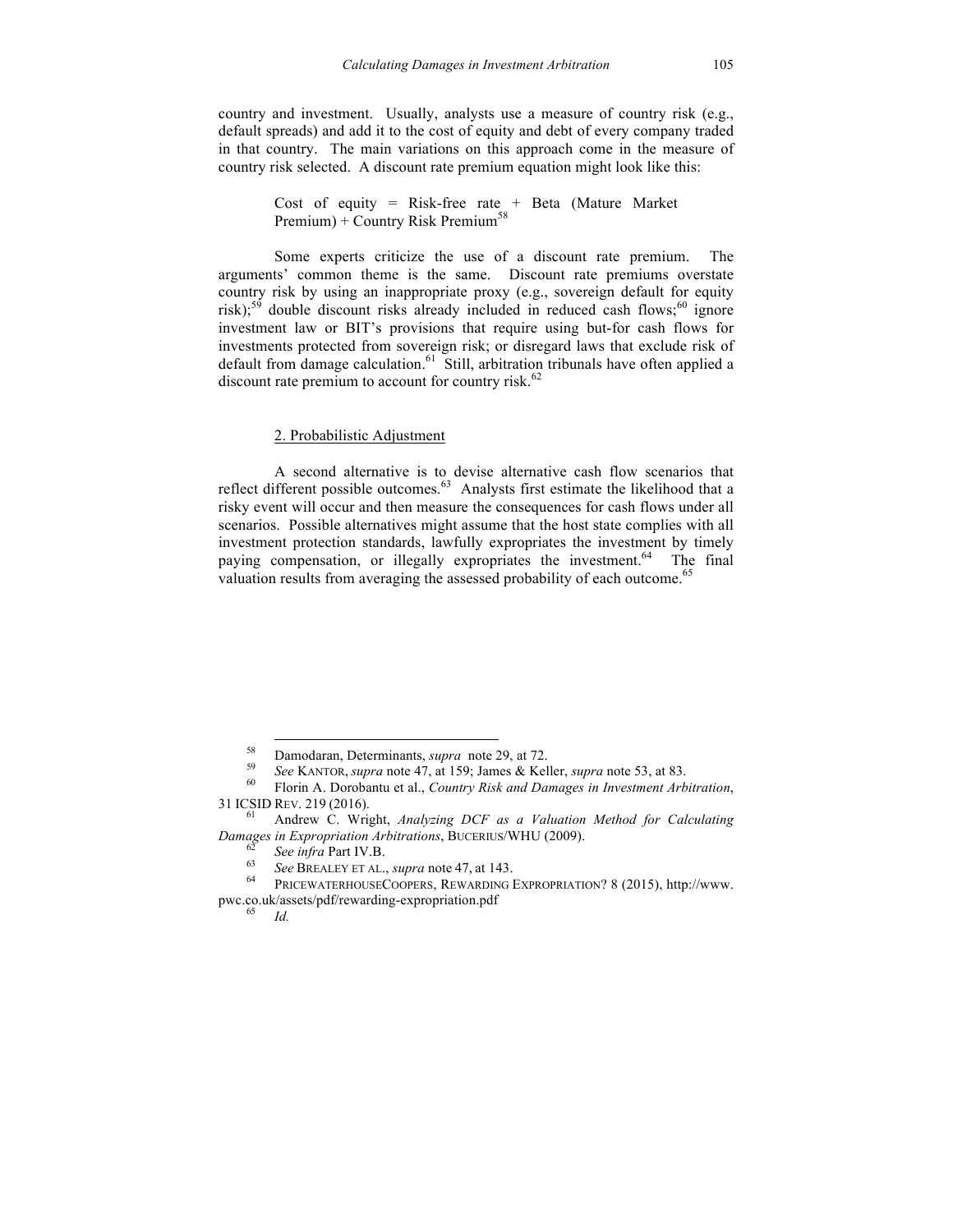## 3. Cash Flows Haircuts

Analysts can also adjust for country risk by lowering expected cash flows by a specific percentage depending on the host state.<sup>66</sup> The riskier the country, the higher the haircut. This alternative posits several problems. It is arbitrary. It might vary significantly from one financial analyst to the next, and among different investment decisions. Worse, once the haircut is applied, the adjustment is hidden or implicit in the cash flows. $67$  Unless the company's financial statements or the parties' experts expressly mention that, the arbitration tribunal might not be aware of the haircut and might apply a second discount.

## 4. Cost of Protection Included in the Cash Flows

Instead of reflecting country risk with a discount rate or alternative cash flow predictions, it is possible to include the cost in the cash flows. Here, country risk would become a cost, as investors must purchase insurance to counteract country risk. 68 In that sense, as long as one can buy protection against the specific country risk's sub-components, part or all of the country risk will reduce the estimated cash flows.<sup>69</sup>

However, because the availability of insurance or guarantees will depend on the investor's state, the host state, and the terms of the policy (e.g. caps to the covered amounts), it might not always be possible to build in the cost of protection. There are several reasons why investors are not purchasing insurance: the high cost (missing markets effect); mismatches between offered products and demand, where policies do not cover all relevant risks (e.g., currency depreciation, terrorism); and low coverage amounts for the relevant industry.<sup>70</sup>

## **B. Market Approach**

The market approach values a company by comparing it with the same or similar companies for which there is price information available.<sup>71</sup> The information taken into account for valuation purposes includes similar businesses, business ownership interests and securities exchanged in the market and any relevant transactions of shares in the same business, prior transactions, or offers

 <sup>66</sup> Aswath Damodaran, *Valuing Country Risk: Pictures of Global Risk Part II*, MUSINGS ON MARKETS (July 29, 2015), http://aswathdamodaran.blogspot.com/2015/07 /valuing-country-risk-pictures-of-global.html. <sup>67</sup> *Id*. 68 *Id*. 69 *Id*. 70 Gordon, *supra* note 44, at 95-117. <sup>71</sup> BREALEY ET AL., *supra* note 47, at 78.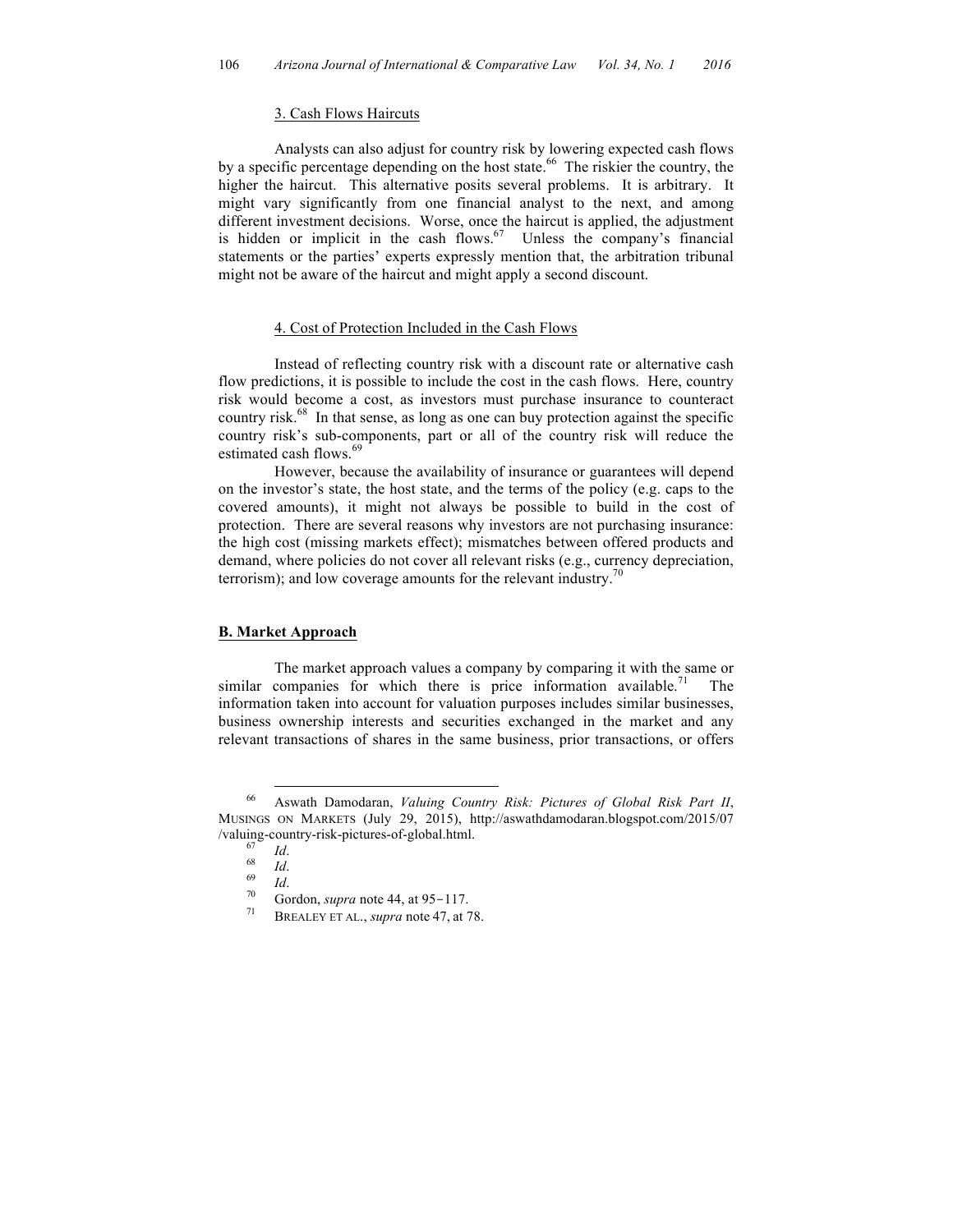for any component of the business.<sup>72</sup> Prior transactions and multiples are among the preferred methods.

Tribunals have resorted to prior transactions data on several occasions.<sup>73</sup> Here, the focus will be on prior transference of the company being valued. The valuator might need to adjust the quantum based on passage of time, changed circumstances in the economy, the industry, and the business. 74 These changes might include an increased expropriation risk.<sup>75</sup> However, unless there is enough information on how much country risk influenced valuation in the prior transaction, a proper adjustment might not be possible.<sup>76</sup>

When lacking this information, tribunals have resorted to comparable transactions or sales.<sup>77</sup> Here, the valuator will identify a sample of transactions or publicly traded companies that are sufficiently similar to the investment being valued. If the transactions or companies originate from the same host state, the comparison might be pertinent. However, whether the original data accounts for the relevant country risk depends on the investments' shared characteristics. If they do not have enough elements in common, re-adjustment might not be possible. This becomes even more difficult if the comparable sales took place in another state.<sup>78</sup>

Using valuation multiples<sup>79</sup> is a third alternative. This rule-of-thumb like approach consists of selecting one variable of the company (usually cash flows, EBIT or EBITDA) and multiplying it by a factor (e.g., the sale of comparable investments). 80 Discounting country risk here might be even more impractical, given the numerous pieces of information and assumptions on the variables of the other companies that might be missing.<sup>81</sup>

2003-IV Eur. Ct. H.R. 257 (2003).

 <sup>72</sup> INT'L VALUATION STANDARDS COUNCIL, INTERNATIONAL VALUATION STANDARDS 2013, FRAMEWORK & REQUIREMENTS ¶ 18 (2013), http://www.valuersinstitute.com.au/docs /professional\_practice/International%20Valuation%20Standards%202013.pdf [hereinafter IVSC VALUATION STANDARDS]. 73 Gould Marketing Inc. v. Iran, 6 Iran-U.S. Cl. Trib. Rep. 272, 286 (1984); INA

Corp. v. Iran, 8 Iran-U.S. Cl. Trib. Rep. 373, 380 (1985); Phelps Dodge v. Iran, 10 Iran-U.S. Cl. Trib. Rep. 121 (1987).<br><sup>74</sup> IVSC VALUATION STANDARDS, *supra* note 72, ¶ 30.<br><sup>75</sup> KANTOR, *supra* note 47, at 121.<br><sup>76</sup> This is because absent that information, the tribunal will not be able to control for

differences, which is one of the steps necessary to use comparable market information for valuation. *See id.* at 121.<br><sup>77</sup> Mohtadi v. Iran, 32 Iran-U.S. Cl. Trib. Rep. 124 (1996); Papastavrou v. Greece,

<sup>&</sup>lt;sup>78</sup> Dorobantu et al., *supra* note 60.<br><sup>79</sup> The valuation multiples approach includes 'enterprise value multiples,' 'equity value multiples,' and other less used alternatives. 80 *See* Robert W. Holthausen & Mark E. Zmijewski, *Valuation with Market* 

*Multiples: How to Avoid Pitfalls When Identifying and Using Comparable Companies,* J. APPLIED CORP. FIN., Sept. 2012, at 26-27.

To learn about other possible problems of this method, see generally BREALEY ET AL., *supra* note 47, at 78.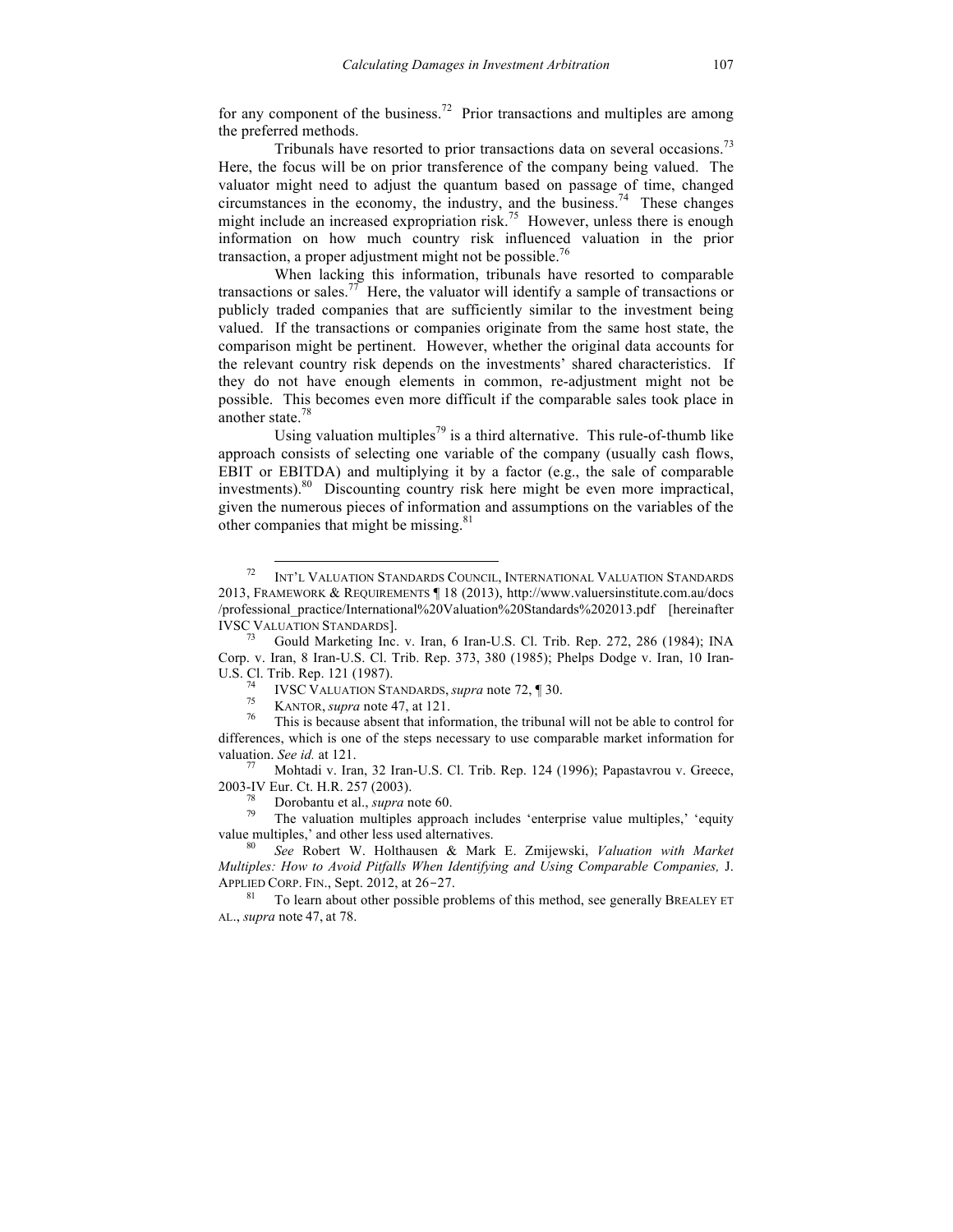#### **IV. ANALYSIS OF EXISTING AWARDS**

Arbitration tribunals have often assessed country risk as part of the calculus to determine the damage's quantum. Often times, tribunals do not analyze the reasons behind the decision to discount country risk, though they have in a few recent cases. 82 Either way, existing awards on the topic lack consistency, as discussed below.

#### **A. Allocation of Country Risk**

Tribunals have stated on several occasions that general deterioration of a host state's economic situation or of ongoing circumstances must not be compensated to the investor.<sup>83</sup> This means that it is not the host state's duty to make a good general risk assessment of investing and working in a country facing difficult economic conditions, which may have many reasons outside of the control of the investor and the host state. $84$  Additionally, it is not the host state's duty to ameliorate the risk of operating in a developing country or region, because such risks might have reasons outside the control of the parties.<sup>85</sup>

International Investment Agreements (IIAs) and investment laws provide for standards of protection for investments but not total indemnity against the risk of placing money abroad, particularly in developing countries. That is, several tribunals have expressed that international law does not protect investors against investment risks<sup>86</sup> and IIAs are not insurance policies.<sup>87</sup> Although IIAs provide

2003), 9 ICSID Rep. 264 (2006).<br><sup>85</sup> *Id.* ¶ 561-62.<br><sup>86</sup> Starrett Housing v. Iran, 4 Iran-U.S. Cl. Trib. 122, 156 (1983); AIG v. Iran, 4

<sup>&</sup>lt;sup>82</sup> Gold Reserve Inc. v. Bolivarian Republic of Venez., ICSID Case No. ARB(AF)/09/1, Award, (Sept. 22, 2014); Venez. Holdings B.V. v. Bolivarian Republic of Venez., ICSID Case No. ARB/07/27, Award, (Oct. 9, 2014); Flughafen Zürich AG & Gestion e Ingineria IDC SA v. Bolivarian Republic of Venez., ICSID Case No. ARB/10/19, Award, (Nov. 18, 2014); OI European Group B.V. v. Bolivarian Republic of Venez., ICSID Case No. ARB/11/25, Award, (Mar. 10, 2015); Tidewater Inc., et al. v. Bolivarian Republic of Venez., ICSID Case No. ARB/10/5, Award, (Mar. 13, 2015).<br><sup>83</sup> *See, e.g.,* Ebrahimi Shahin Shaine v. Iran, 30 Iran-U.S. Cl. Trib. Rep. 170, \*28

<sup>(1994);</sup> Sola Tiles Inc. v. Iran, 14 Iran-U.S. Cl. Trib. Rep. 223,  $*11$  (1987).<br><sup>84</sup> CME Czech Republic B.V. v. Czech Republic, Final Award, ¶ 561 (Mar. 14,

Iran-U.S. Cl. Trib. 96, 107 (1983).

MTD Equity Sdn. Bhd. & MTD Chile S.A. v. Republic of Chile, ICSID Case No. ARB/01/7, Award, ¶ 178 (May 25, 2004); Emilio Agustín Maffezini v. The Kingdom of Spain, ICSID Case No. ARB/97/7, Award, ¶ 64 (Nov. 13, 2000).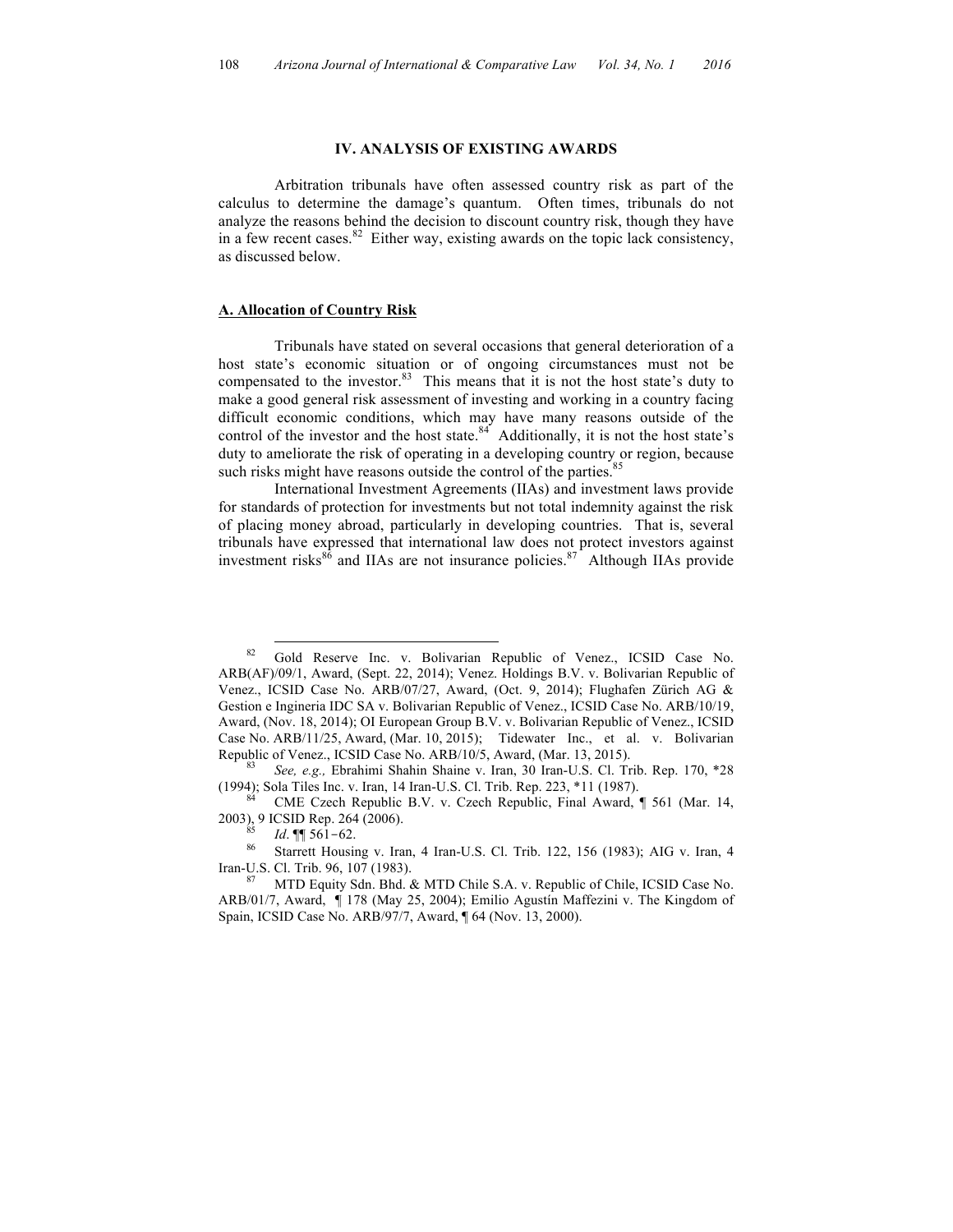tools to reduce or mitigate risk, investors are still in charge of business risks. 88 When a contract or an IIA does change the risk allocation, making the investment more burdensome for the host state, tribunals have taken into account the additional financial gains of the investor in the quantum of compensation awarded.<sup>89</sup>

## **B. Reduction of Quantum**

### 1. Country Risk in DCF

Arbitral tribunals frequently discount for country risk when using the DCF method. Tribunals often prefer to build an additional premium rate in spite of valuation experts' preference for discounting country risk from cash flows. Sometimes tribunals use discount rates without further analysis.<sup>90</sup> Other times, they expressly take on the issue. For example, in *CMS v. Argentina*, the claimant used the build-up method (risk-free rates plus risk premiums) and arrived at a number close to that the host state used in a prior tariff review.<sup>91</sup> The tribunal accepted the build-up method but increased the discount rate, arguing that at the time of the tariff review the host state had incentives to cite an artificially low rate.<sup>92</sup>

There is also disagreement on whether to use sovereign bond spreads to calculate the additional country premium. In rejecting the idea, the *Sempra v. Argentina* tribunal reasoned that the country risk premium required by an investor in a private company was significantly lower than the government's credit risk premium during the same period. 93 Conversely, in accepting the idea, the *GAI and Rurelec v. Bolivia* tribunal stated that the premium is typically calculated by looking at the spread implicit in the market yield of host state's sovereign bonds traded internationally.<sup>94</sup> But since no such bonds existed the tribunals used an index of emerging market bond as a proxy. 95 The tribunal also rejected the respondent's petition to add a country risk multiplier and a size premium.<sup>9</sup>

(2000).<br><sup>90</sup> *See* ADC Affiliate Ltd. and ADC & ADMC Mgmt. Ltd. v. Republic of Hung.,

ICSID Case No. ARB/03/16, Award, ¶ 511 (Oct. 2, 2006).<br><sup>91</sup> CMS Gas vs. Arg., ICSID Case No. ARB/01/08, Award, ¶ 454 (May 12, 2005).<br><sup>92</sup> Id. ¶ 187, 450–57.<br><sup>93</sup> Sempra Energy Int'l v. Argentine Republic, ICSID Case No. A

Waste Mgmt., Inc. v. United Mexican States, ICSID Case No. ARB(AF)/98/2, Award, ¶ 177 (Jun. 2, 2000); Eudoro Armando Olguín v. Republic of Para., ICSID Case No. ARB/98/5, Award, ¶ 65.b (Aug. 3, 2005).<br><sup>89</sup> Himpurna v. PLN, Final Award, ¶ 294 (May 4, 1999), 25 Y.B. Comm. Arb. 11

<sup>¶ 433 (</sup>Sept. 28, 2007). <sup>94</sup> Guaracachi America, Inc. v. Plurinational State of Bol., PCA Case No. 2011-17,  $\P\P$  558-59 (2014).

<sup>95</sup> *Id*. ¶ 560. <sup>96</sup> *Id*. ¶¶ 583, 602-03.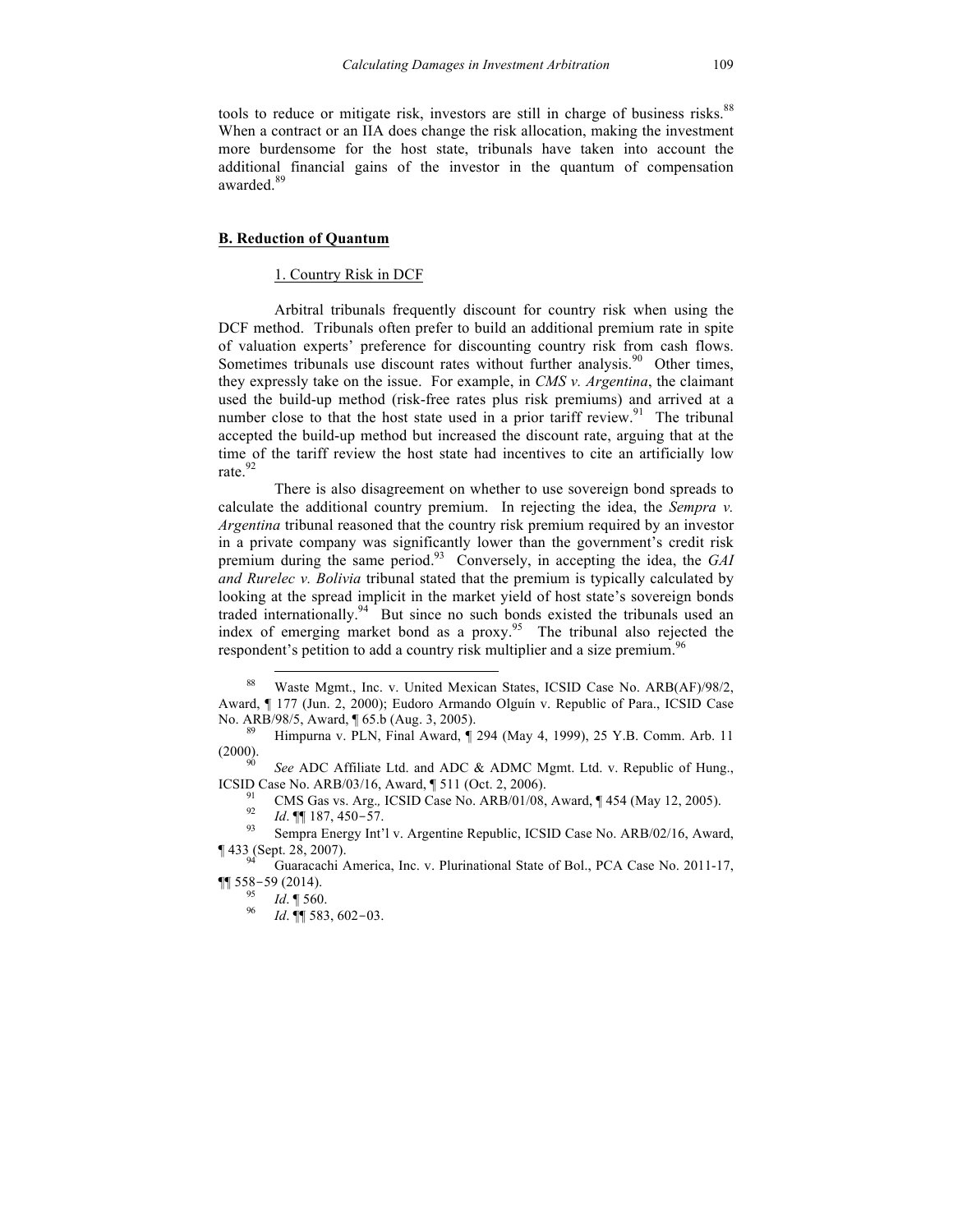Other tribunals have applied a more elaborate country risk premium following specific formulas. In *Lemire v. Ukraine*, the tribunal adopted Professor Damodaran's approach,  $97$  which included a ten-year average of the mature market premium to calculate the host state's higher country risk.<sup>98</sup>

The *OI European Group B.V. v. Venezuela* tribunal also accepted that formula.<sup>99</sup> The claimant had proposed a country risk premium of 2%, arguing that since the host state controls legal, regulatory, and political risks, the discount rate must exclude them.<sup>100</sup> Furthermore, the claimant argued that accepting the 6% rate resulting from Damodaran's formula would have sent negative messages in the business environment about potential expropriations that the host state would have generated.<sup>101</sup> In rejecting the claimant's arguments, the tribunal said that the claimant had not demonstrated that the negative messages had managed to cause a  $4\%$  increase in the host state's country risk premium.<sup>102</sup> Moreover, the award highlighted the calculation bore no relation with the microeconomic policies the host state implemented.<sup>103</sup>

More recently, in *Tidewater v. Venezuela*, the tribunal also rejected the claimant's contention that valuation should exclude most political risks created by the host state, which allegedly allowed them to purchase assets at high discounts.<sup>104</sup> The tribunal found that (i) the applicable bilateral investment treaty (BIT) did not create a legal indemnity against political risks resulting from the host state's breaching investment protection standards; (ii) the BIT allows host states to take assets by paying compensation; and (iii) any hypothetical buyer would factor country risk into its own consideration of the investment's value.<sup>10</sup>

The question of determining the relevant market to set the risk premium rate appeared recently. In *Quiborax v. Bolivia*, the tribunal referred to the host state's country risk premium, and thus declined to use that of target market states.<sup>106</sup> The claimant advocated that ulexite<sup>107</sup> markets' country risk (i.e., Brazil, China, India, and the United States) should determine the discount rate.<sup>108</sup>

<sup>104</sup> Tidewater Inc., et al. v. Bolivarian Republic of Venez., ICSID Case No.<br>ARB/10/5, Award,  $\P$  183, 188 (Mar. 13, 2015).<br><sup>105</sup> *Id*  $\P$  **1122.** 00

<sup>105</sup> *Id.* ¶ 182-90.<br><sup>106</sup> Quiborax S.A., Non Metallic Minerals S.A. v. Plurinational State of Bol., ICSID Case No. ARB/06/2, Award, ¶ 487 (Sept. 16, 2015).<br><sup>107</sup> Ulexite is a soft mineral consisting of a hydrous borate of sodium and calcium

and usually occurring in loose masses of white fibers. *Ulexite*, MERRIAM-WEBSTER<br>DICTIONARY (2016).<br><sup>108</sup> Ouiborax S.A. Non Metallic Minerals S.A. y. Phirinational State of Pol. JCSID

Quiborax S.A., Non Metallic Minerals S.A. v. Plurinational State of Bol., ICSID Case No. ARB/06/2, Award, ¶ 480 (Sept. 16, 2015).

<sup>&</sup>lt;sup>97</sup> *See* Part III.A.1.<br><sup>98</sup> Lemire v. Ukr., ICSID Case No. Arb/06/18, Award, ¶¶ 285-86 (Mar. 28, 2011).<br><sup>99</sup> OI European Group B.V. v. Bolivarian Republic of Venez., ICSID Case No.

ARB/11/25, Award, ¶¶ 773-74 (Mar. 10, 2015).<br>
<sup>100</sup> *Id.* ¶ 775-77.<br>
<sup>101</sup> *Id.* ¶ 781.<br>
<sup>102</sup> *Id.* ¶ 782-83.<br>
<sup>104</sup> *Id*. ¶ 782-83.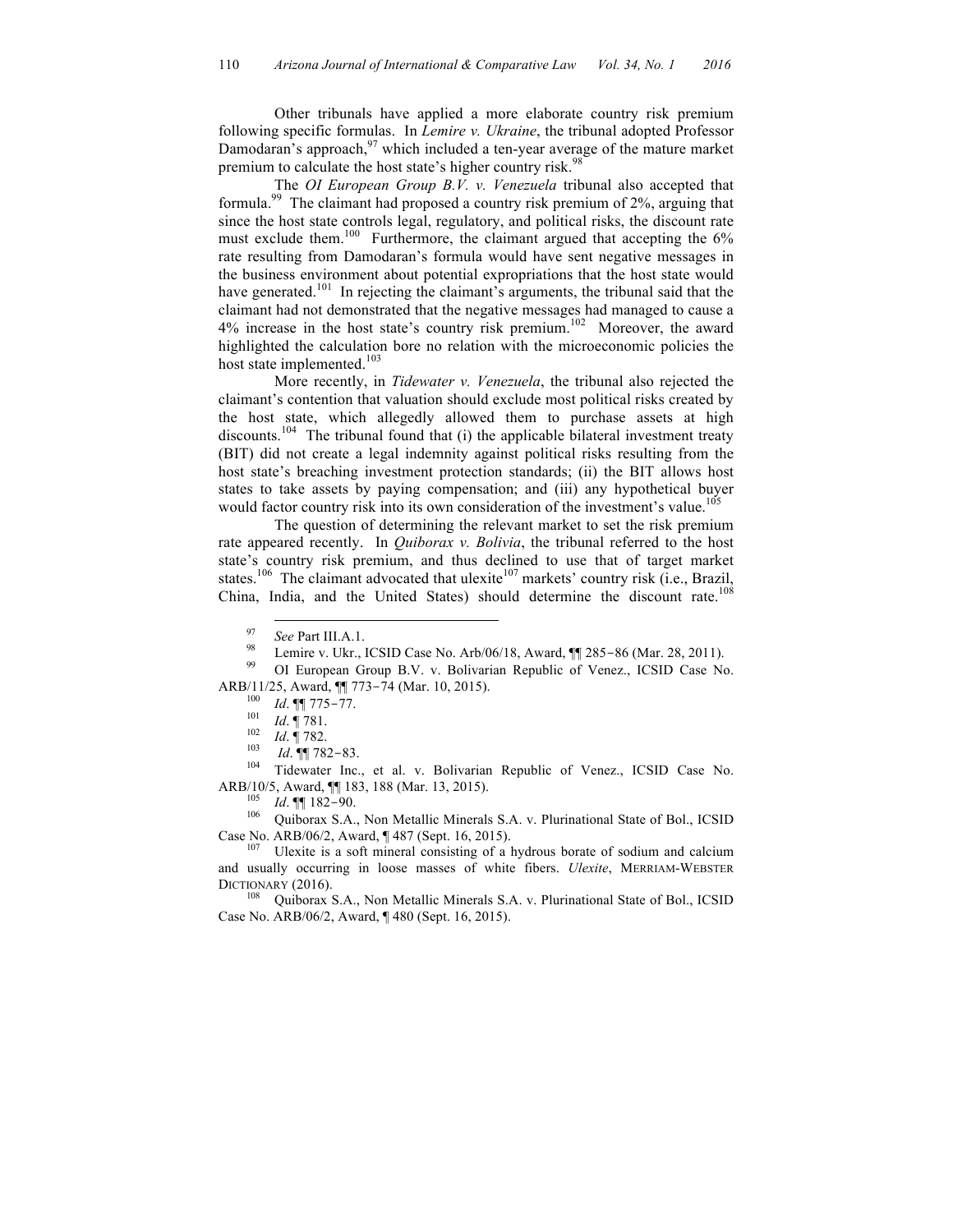However, the tribunal stated that the relevant risk was that of the host state and used Damodaran's data for the premium.<sup>109</sup>

### 2. Country Risk in Market-Based Methods

While it is more difficult to apply country risk discounts in market-based methods, there are precedents on this strategy. In *CME v. The Czech Republic*, the tribunal valued the investment based on a multiple, which was influenced (i.e., reduced) by the risk of operating broadcasting stations in Eastern Europe.<sup>110</sup> In *Thomas Earl Payne v. Iran*, the Iran-US tribunal rejected the use of a multiple of net average earnings proposed by the claimant.<sup>111</sup> However, the tribunal did award damages by reducing the quantum to approximately 30% of the investment's fair market value, as computed by the claimant.<sup>112</sup>

In *Khosrowshahi v. Iran*, the tribunal based its valuation on the stock exchange's share prices eight months before the expropriation.<sup>113</sup> But the tribunal then reduced the quanta by 25% and 30%, to reflect the Iranian Revolution's economic and political risks.<sup>114</sup> The same risk also caused the tribunal in *Sola Tiles v. Iran* to reduce the compensation amount, originally obtained by reference to a buyer's purchase offering for 45% equity in the investment. 115

However, tribunals sometimes refused to apply a discount. In *Phelps Dodge v. Iran*, the tribunal awarded compensation by the original amount the investor paid six years before the expropriation.<sup>116</sup> The tribunal refused to reduce the quantum as a consequence of the Iranian Revolution.<sup>117</sup>

## **C. Allocation of Expropriation Risk**

In *Amoco v. Iran*, the tribunal had to answer the claimant's request to exclude expropriation risk from the valuation's quantum. In rejecting the petition, the tribunal said that the dispute on this point was "surreal" because the risk had already materialized. 118 The tribunal in *Phillips Petroleum v. Iran* took an opposite view. 119 Again at claimant's request, the tribunal excluded the effects of

<sup>&</sup>lt;sup>109</sup> *Id.* ¶ 487.<br>
<sup>110</sup> CME Czech Republic B.V. v. Czech Republic, Final Award, ¶¶ 561–62 (Mar. 14,<br>
<sup>2003</sup>), 9 ICSID Rep. 264 (2006).<br>
<sup>111</sup> Thomas Farl Payne y Jran, 12 Jran-U.S. Cl. Trib. Rep. 3. ¶¶ 15–16, 35–37

Thomas Earl Payne v. Iran, 12 Iran-U.S. Cl. Trib. Rep. 3,  $\P$  15-16, 35-37

<sup>(1986).&</sup>lt;br>
<sup>112</sup> *Id.*<br>
<sup>113</sup> Khosrowshahi v. Iran, 30 Iran-U.S. Cl. Trib. Rep. 76,  $\P$  52, 78 (1994).<br>
<sup>114</sup> *Id.*<br>
<sup>115</sup> *See* Sola Tiles Inc. v. Iran, 14 Iran-U.S. Cl. Trib. Rep. 223 (1987).<br>
<sup>116</sup> Phelps Dodge Corp. v.

<sup>&</sup>lt;sup>117</sup> *Id.* 118 Amoco Int'l Fin. Corp. v. Iran, 15 Iran-U.S. Cl. Trib. Rep. 189, ¶ 248 (1987).<br><sup>119</sup> Phillips Petroleum Co. v. Iran, 21 Iran-U.S. Cl. Trib. Rep. 79, ¶ 136 (1989).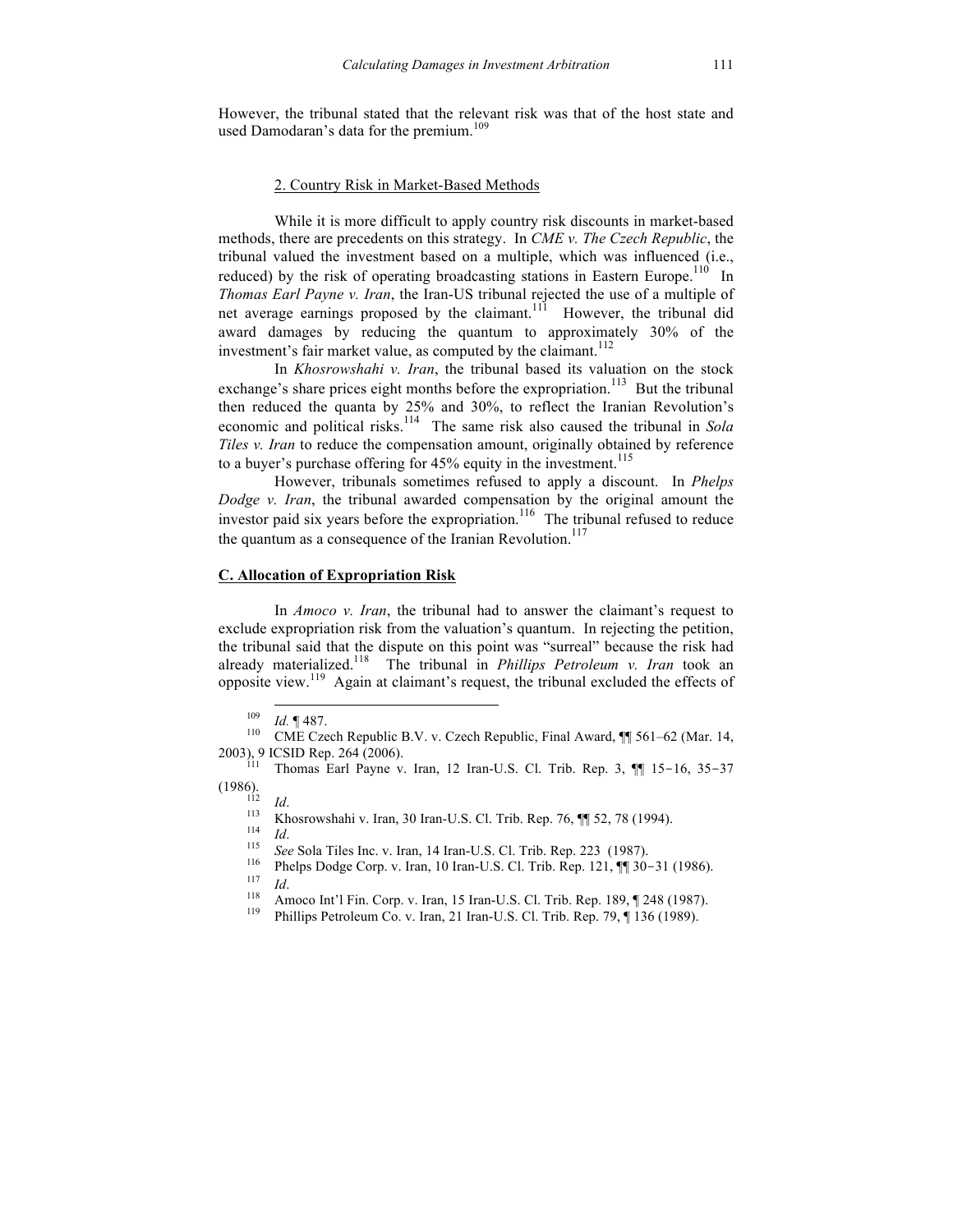the risk or threats of expropriation and focused on the business risks typical of that particular investment's industry.<sup>120</sup>

More recently, three awards have dealt with the same question reaching three different solutions. *Gold Reserve v. Venezuela* gave investors some hope. 121 There the tribunal excluded expropriation risk from the discount rate in a DCF valuation.<sup>122</sup> The claimant had proposed a discount rate of  $8.22\%$ .<sup>123</sup> The respondent suggested a rate between  $15\%$  and  $23\%$ .<sup>124</sup> These numbers reflected a higher country risk premium to capture the expropriation risk.<sup>125</sup>

The tribunal deemed it inappropriate to increase the country risk premium to reflect the market's perception of the host state's policy to nationalize investments in breach of IIAs.<sup>126</sup> Nevertheless, the tribunal found that the claimant's figure was too low because it failed to include other risks.<sup>127</sup> The tribunal then chose a rate of 10.09%. 128 The Paris Court of Appeal granted Gold Reserve's request for recognition of the award, dismissing the host state's arguments about mistakes in the country risk premium.<sup>129</sup>

Later, host states recovered their breath. In *Venezuela Holdings v. Venezuela*, the tribunal decided that confiscation risk is part of the country risk; thus, the arbitrators considered confiscation risk in determining the discount.<sup>130</sup> The claimants proposed an 8.7% discount rate.<sup>131</sup> They accepted some elements of country risk such as market volatility and civil unrest. 132 However, they argued against confiscation risk's inclusion based on the host state's BIT obligations. 133 The applicable BIT provided for that compensation for expropriation should be the market value of the investment before the measures were taken or became of public knowledge.<sup>134</sup>

<sup>122</sup> *Id.* ¶ 841.<br>
<sup>123</sup> *Id.* ¶ 839.<br>
<sup>124</sup> *Id.* ¶ 841.<br>
<sup>126</sup> Gold Reserve Inc v. Bolivarian Republic of Venez., ICSID Case No. ARB(AF)/09/1, Award, ¶ 841 (Sept. 22, 2014).<br><sup>127</sup> *Id.* 1842.<br><sup>128</sup> *See* Cour d'appel [CA] [regional court of appeal] Paris, Jan. 29, 2015, 14/21103

 $120$  This was a 2 to 1 decision. Arbitrator Khalilian emphatically disagreed with the valuation approach. *See* Phillips Petroleum Co. v. Iran, 21 Iran-U.S. Cl. Trib. Rep. 39, ¶ 136 (1989); *see also* Phillips Petroleum Co. v. Iran, Statement by Judge Khalilian, 21 Iran-

U.S. Cl. Trib. Rep. 97 (1989).<br><sup>121</sup> Gold Reserve Inc v. Bolivarian Republic of Venez., ICSID Case No.<br>ARB(AF)/09/1, Award, (Sept. 22, 2014).

<sup>(</sup>Fr.).

<sup>&</sup>lt;sup>130</sup> Venez. Holdings B.V. v. Bolivarian Republic of Venez., ICSID Case No. ARB/07/27, Award, ¶ 365 (Oct. 9, 2014).<br>
<sup>131</sup> *Id*. ¶ 361.<br>
<sup>132</sup> *Id*. ¶ 322, 364.<br>
<sup>133</sup> *Id*. ¶ 364.<br>
<sup>134</sup> *Id*. ¶ 365.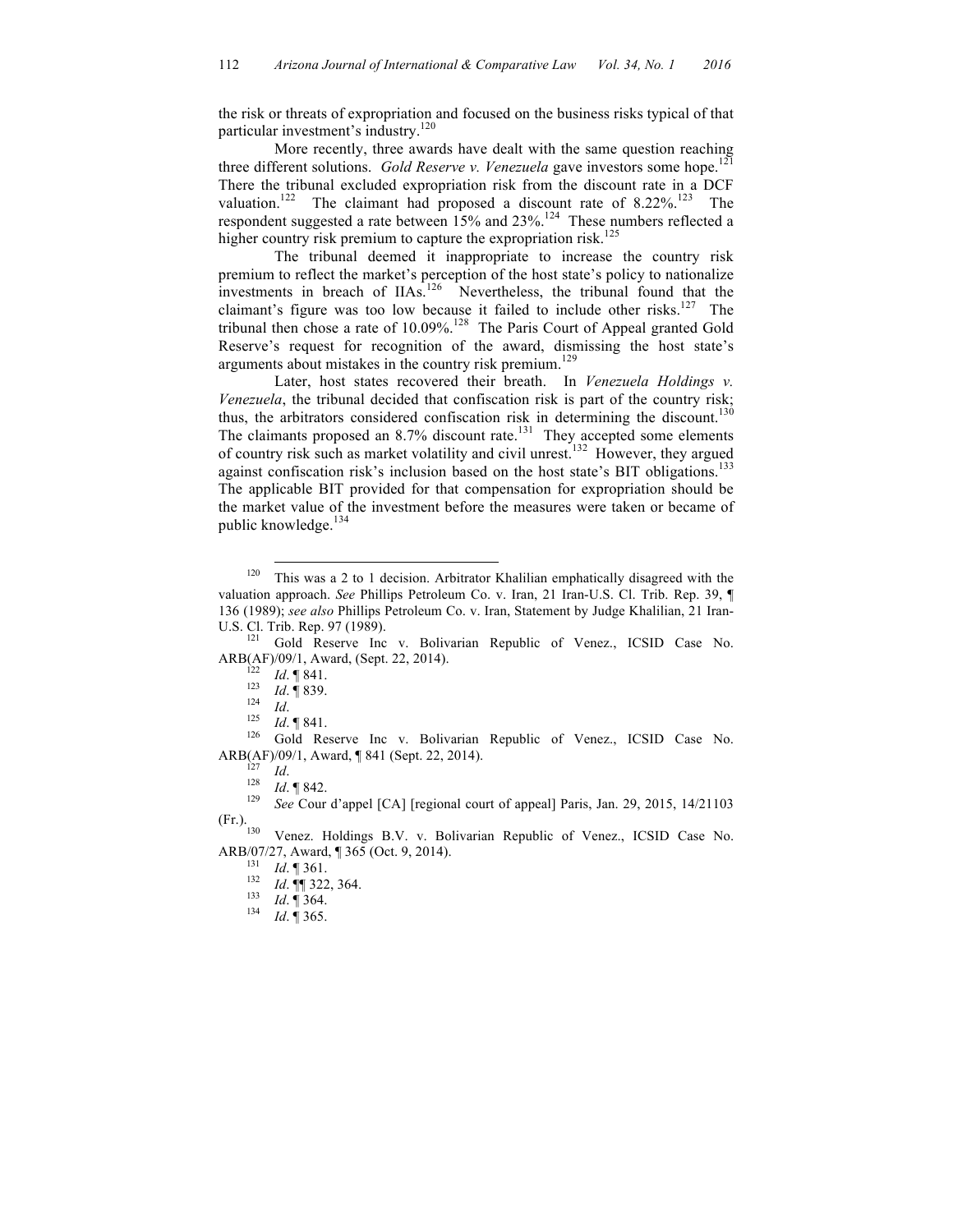The tribunal found that the risk of a potential expropriation exists at the time before an expropriation and that hypothetical buyers would take it into account when setting the price they would be willing to pay.<sup>135</sup> Venezuela's experts had calculated the discount rate (expropriation risk included) in the 18.5% to 24% range.<sup>136</sup> The tribunal rejected these numbers and selected a discount rate of 18%, as used by an ICC tribunal in a parallel contract case.<sup>137</sup>

Lastly, the *Flughafen et al. v. Venezuela* tribunal adopted a third position. The tribunal discounted the country risk (including that of expropriation) existing at the time of investment but not the subsequent risk increase derived from the host state's wrongful acts. 139 The award stated that a host state cannot benefit from a wrongful act attributable to it that reduces compensation. 140 But the award limited the excluded risk to that created after the investment was materialized. 141

### **V. SUGGESTED APPROACH**

Should country risk be part of the equation to determine the quantum of damage valuation? On the one hand, investors complain that country risk significantly reduces a company's value and argue for the exclusion of some of the country-risk components.<sup>142</sup> More daringly, others sustain that all political, legal, and regulatory risks protected by IIAs should be completely excluded from quantum calculation.<sup>143</sup> The main argument is that host states create and control country risk, and they should not benefit from generating more risk before an expropriation or other breach of investment protection standards.<sup>144</sup>

ARB/11/25, Award, ¶¶ 772-83 (Mar. 10, 2015).

<sup>144</sup> Flughafen Zürich AG & Gestion e Ingineria IDC SA v. Bolivarian Republic of Venez., ICSID Case No. ARB/10/19, Award, ¶ 904 (Nov. 18, 2014); OI European Group B.V. v. Bolivarian Republic of Venez., ICSID Case No. ARB/11/25, Award, ¶ 777 (Mar. 10, 2015).

 <sup>135</sup> Venez. Holdings B.V. v. Bolivarian Republic of Venez., ICSID Case No.

ARB/07/27, Award, ¶ 365 (Oct. 9, 2014).<br><sup>136</sup> *Id.* ¶ 366.<br><sup>137</sup> *Id.* ¶¶ 367-68.<br><sup>138</sup> Flughafen Zürich AG & Gestion e Ingineria IDC SA v. Bolivarian Republic of Venez., ICSID Case No. ARB/10/19, Award, (Nov. 18, 2014).<br>
<sup>139</sup> *Id.*  $\P$  905-07.<br>
<sup>140</sup> *Id.*  $\P$  905.<br>
<sup>141</sup> *Id.*  $\P$  907.<br>
<sup>142</sup> *See supra* Part IV.C.<br>
<sup>143</sup> *See* OI European Group B.V. v. Bolivarian Republic of Ve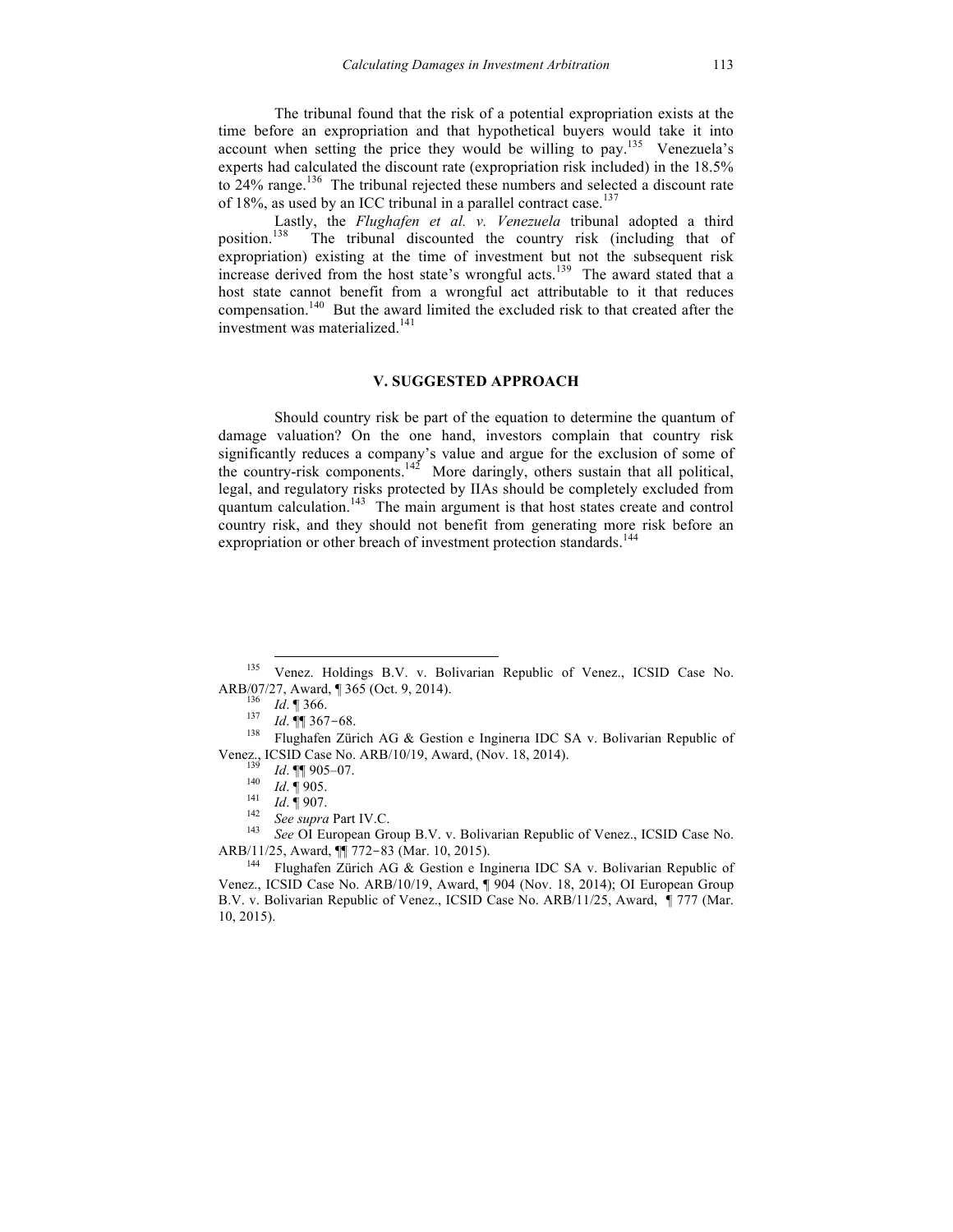On the other hand, host states sometimes have contradictory positions, depending on the stage of the FDI inflow. Before an investment is made, host states have an incentive to show a low country risk.<sup>145</sup> A high country risk would mean that a state is not a safe place in which to put money. If country risk is high the host state can take the hard route of working to improve the risk's subcomponents. If that alternative is not feasible, a host state will have to make more assurances to the foreign investor, offer a higher rate of return, sign IIAs or contracts containing ISDS, obtain funds from a multilateral bank, etc.

After an investment claim has been filed, the host will often need to show a large country risk to reduce the company's valuation—sometimes significantly. Host states often point out that country risk exists independent of their actions, that claimants were aware of the risk at the time of their investment, and that other investors will discount country risk when deciding whether to buy the claimant's investment. 146

## **A. Accounting for Country Risk Depends Both on Law and Economic Theory**

Whether valuation methods in investor-state arbitration must include country risk depends on legal and economic considerations. Applicable law might implicitly or explicitly provide that valuations must account for country risk, but at the same time, economic theory might require the opposite. Conversely, even if economics supports country risk adjustments, applicable law could exclude all country risk (or certain of its sub-components) from quantum calculation.

#### 1. Legal Considerations

The legal solution to this conundrum is important beyond the quantum. If there were not any legal grounds to support a discount for country risk, under the current prevalent legal trend, the investor would be undercompensated, as it would receive less than the fair market value of their investment. Conversely, if

 <sup>145</sup> In *CMS Gas v. Argentine Republic*, the tribunal considered that in 1997 the government was incentivized to cite an artificially low discount rate for two reasons. First, a higher discount rate would have suggested to potential investors that investing in Argentina was risky, and the government wanted to project a positive image of the country as a foreign investment host. Second, a higher discount rate would have meant the government would have to increase tariffs to meet investors' rate of return. *See* CMS Gas v. Argentine Republic*,* ICSID Case No. ARB/01/08, Award, ¶¶ 130-32 (May 12, 2005). <sup>146</sup> *See* Guaracachi America, Inc. v. Plurinational State of Bol., UNCITRAL, PCA

Case No. 2011-17, Award, ¶ 561 (Jan. 31, 2014); Flughafen Zürich AG & Gestion e Inginerıa IDC SA v. Bolivarian Republic of Venez., ICSID Case No. ARB/10/19, Award, ¶¶ 837-38 (Nov. 18, 2014); Venezuela Holdings B.V. v. Bolivarian Republic of Venez., ICSID Case No. ARB/07/27, Award, ¶ 364 (Oct. 9, 2014); Tidewater Inc., et al. v. Bolivarian Republic of Venez., ICSID Case No. ARB/10/5, Award, ¶¶176, 187 (Mar. 13, 2015).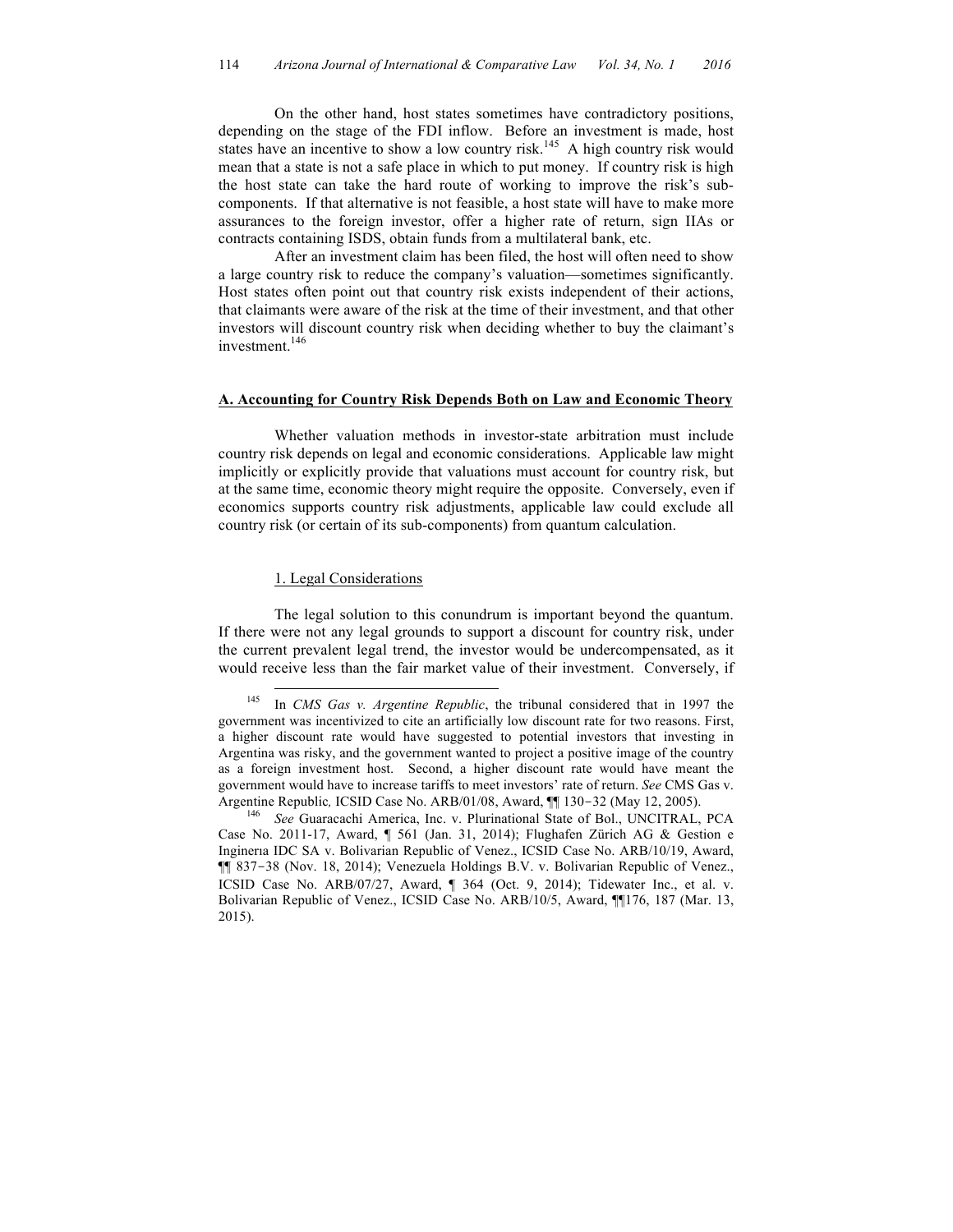tribunals were required to apply a market risk discount but do not, the investor would receive more compensation than it is entitled to. Under customary international law, such excess is illegal because punitive damages are not permitted.<sup>147</sup> Moreover, if a tribunal awards compensation under domestic investment law, the doctrine of unjust enrichment might also require the investor to return any exceeding payments.<sup>148</sup>

The ILC's Draft Articles on Responsibility of States for Internationally Wrongful Acts obliges any host state responsible for an internationally wrongful act to compensate for the damage caused by covering any financially assessable damage, including loss of profits.<sup>149</sup> Fair market value is the basis to assess this compensation.<sup>150</sup>

IIAs and investment laws usually set forth that a host state must pay a fair market price in case of expropriation. The model BITs of the United States, Canada, India, Italy, among others, expressly set forth that just compensation must equal fair market value;<sup>151</sup> so do several BITs currently in force.<sup>152</sup> Other model BITs refer to the genuine<sup>153</sup> or real value.<sup>154</sup>

Investment and expropriation laws use diverse terms such as just compensation (United States and Japan), fair compensation (France), appropriate compensation (China), full and just compensation (Argentina), reasonable

2004 U.S. MODEL BILATERAL INVESTMENT TREATY § 6.2(b); 2004 CANADA MODEL BILATERAL INVESTMENT TREATY § 13.2; 2015 INDIA MODEL BILATERAL INVESTMENT TREATY § 5.6; 2003 ITALY MODEL BILATERAL INVESTMENT TREATY § V.3.<br><sup>152</sup> Treaty between the United States of America and the Argentine Republic

Concerning the Reciprocal Encouragement and Protection of Investment art. IV.1, Arg.- U.S., Nov. 14, 1991, 31 I.L.M. 128; Agreement on Encouragement and Reciprocal Protection of Investments Between the Government of the People's Republic of China and the Government of the Kingdom of the Netherlands art. 5.1(c), China-Neth., Nov. 26, 2001, 2369 U.N.T.S. 219; Agreement between the Government of Australia and the Government of the United Mexican States on the Promotion and Reciprocal Protection of Investments art. 7.2(b), Austl.-Mex., Aug. 23, 2005, 2483 U.N.T.S. 247; Agreement between the Russian Federation and the Government of the Republic of Venezuela on the Reciprocal Promotion and Protection of Investments art. 5.2, Russ.-Venez., June 2, 2009; Agreement for the Promotion and Protection Mutual Investment between the Republic of Colombia and the Kingdom of Spain art. 4.2, Colom.-Spain, Mar. 31, 2005.<br><sup>153</sup> 2008 U.K. MODEL BILATERAL INVESTMENT TREATY § 5.2.<br><sup>154</sup> 2006 FRANCE MODEL BILATERAL INVESTMENT TREATY § 5.2.

 <sup>147</sup> *See* U.N. Int'l Law Comm'n, Draft Articles on Responsibility of States for Internationally Wrongful Acts 99 n.516 (2001), http://legal.un.org/ilc/texts/instruments /english/commentaries/9\_6\_2001.pdf [hereinafter Draft Articles]. <sup>148</sup> Christina Binder & Christoph Schreuer, *Unjust Enrichment*, *in* MAX PLANCK

ENCYCLOPEDIA OF PUBLIC INTERNATIONAL LAW (2013).<br><sup>149</sup> Draft Articles, *supra* note 147, at 99.<br><sup>150</sup> *Id.* at 102-03, 102 n.549.<br><sup>151</sup> 2012 U.S. MODEL BILATERAL INVESTMENT TREATY § 6.2(b) (amended 2012);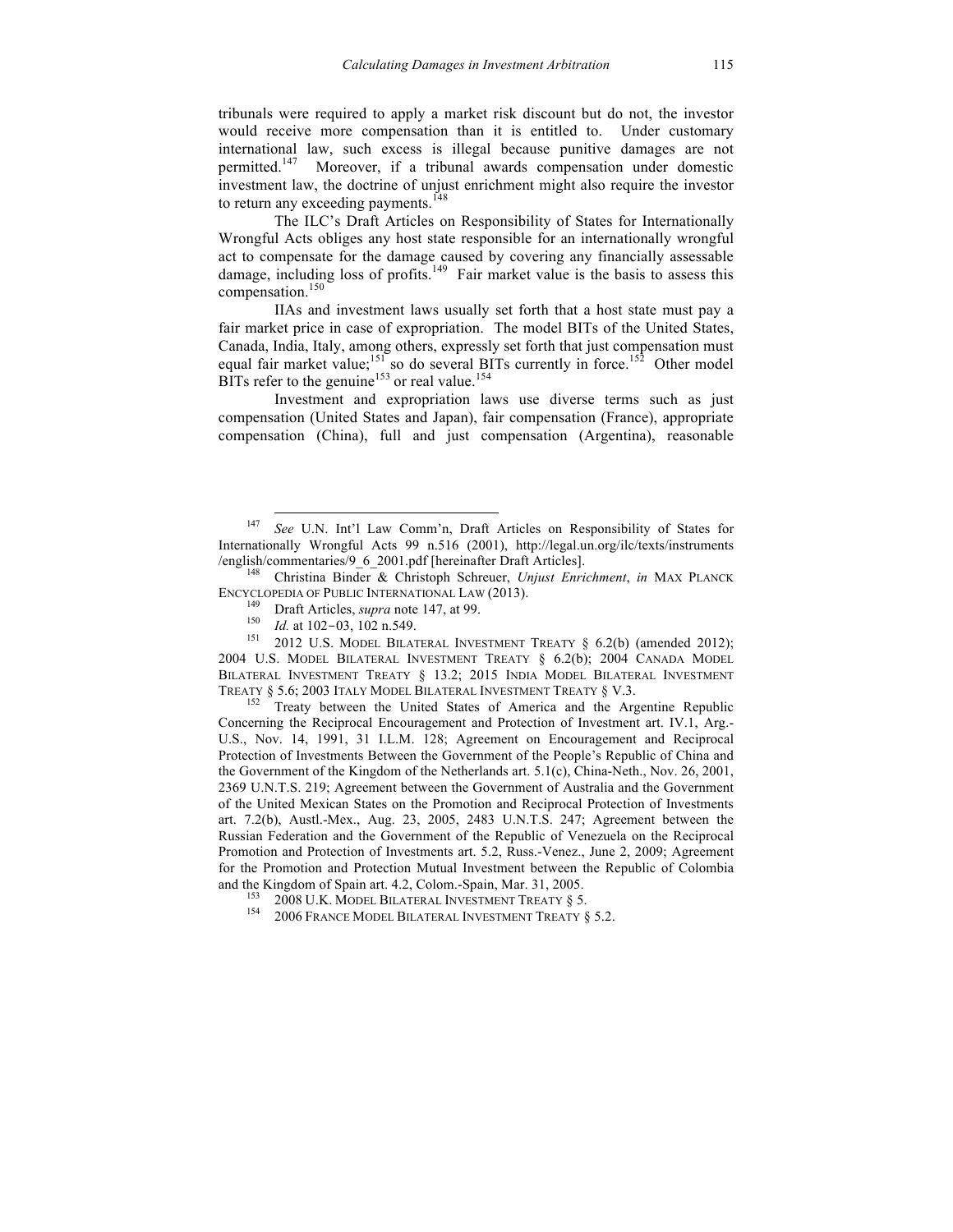compensation (Germany), and due compensation (Macau).<sup>155</sup> Domestic and international tribunals often equate these terms with the "Hull Formula," which requires prompt, adequate, and effective compensation. In most cases, this materializes through market value, fair market value, or genuine compensation. However, the European Court of Human Rights has disagreed, holding that legitimate objectives of public interest may call for payment of less than full market value in some circumstances. 156 Some domestic laws do exclude loss of future profits.<sup>157</sup> However, in an international conflict, customary international law and IIAs will supersede domestic laws. 158

The World Bank Guidelines on the Treatment of Foreign Direct Investment define fair market value as the

> amount that a willing buyer would normally pay to a willing seller after taking into account the nature of the investment, the circumstances in which it would operate in the future and its specific characteristics, including the period in which it has been in existence, the proportion of tangible assets in the total investment and other relevant factors pertinent to the specific circumstances of each case. 159

This definition includes a discount of the risks that condition the investments. 160 Because most international investment law rules provide for a market compensation, $161$  in most cases tribunals will have to estimate and discount country risk.<sup>162</sup>

An applicable IIA or investment law could establish a valuation standard different from fair market value. Alternatively, it could expressly exclude country risk or some of its sub-risks (broadly or narrowly defined) from the calculus of the

 <sup>155</sup> Wenhua Shan, *The Legal Protection of Foreign Investment*, *in* GENERAL REPORTS OF THE XVIITH CONGRESS OF THE INTERNATIONAL ACADEMY OF COMPARATIVE LAW 467,

<sup>492</sup> (2012). <sup>156</sup> Holy Monasteries v. Greece, App. No. 13092/87, 13984/88, 301 Eur. H.R. Rep.

<sup>71 (1994).&</sup>lt;br>
<sup>157</sup> Law No. 21499 § 10, Jan. 21, 1977, [23581] B.O. 1 (Arg.).<br>
<sup>158</sup> JAMES CRAWFORD, BROWLIE'S PRINCIPLES OF PUBLIC INTERNATIONAL LAW 51-55<br>
(2012).<br>
11 Devel Cuidalines on Treatment of Foreign

<sup>(2012).</sup> <sup>159</sup> World Bank Group [WBG], *World Bank Guidelines on Treatment of Foreign Direct Investment*, at 6, http://www.italaw.com/documents/WorldBank.pdf (last visited Oct.

<sup>23, 2016).&</sup>lt;br><sup>160</sup> WHITE & FAN, *supra* note 7, at 191.<br><sup>161</sup> In a but-for context in case of an unlawful expropriation.<br><sup>162</sup> This point is acknowledged even by those who generally question how investment tribunals deal with country risk. *See* Abby Cohen Smutny, *Investment Treaty Protections, Political Risk, and Tribunal Decision-Making, in CONTEMPORARY ISSUES IN* INTERNATIONAL ARBITRATION AND MEDIATION: THE FORDHAM PAPERS 2013 47 (Arthur W. Rovine ed., 2013).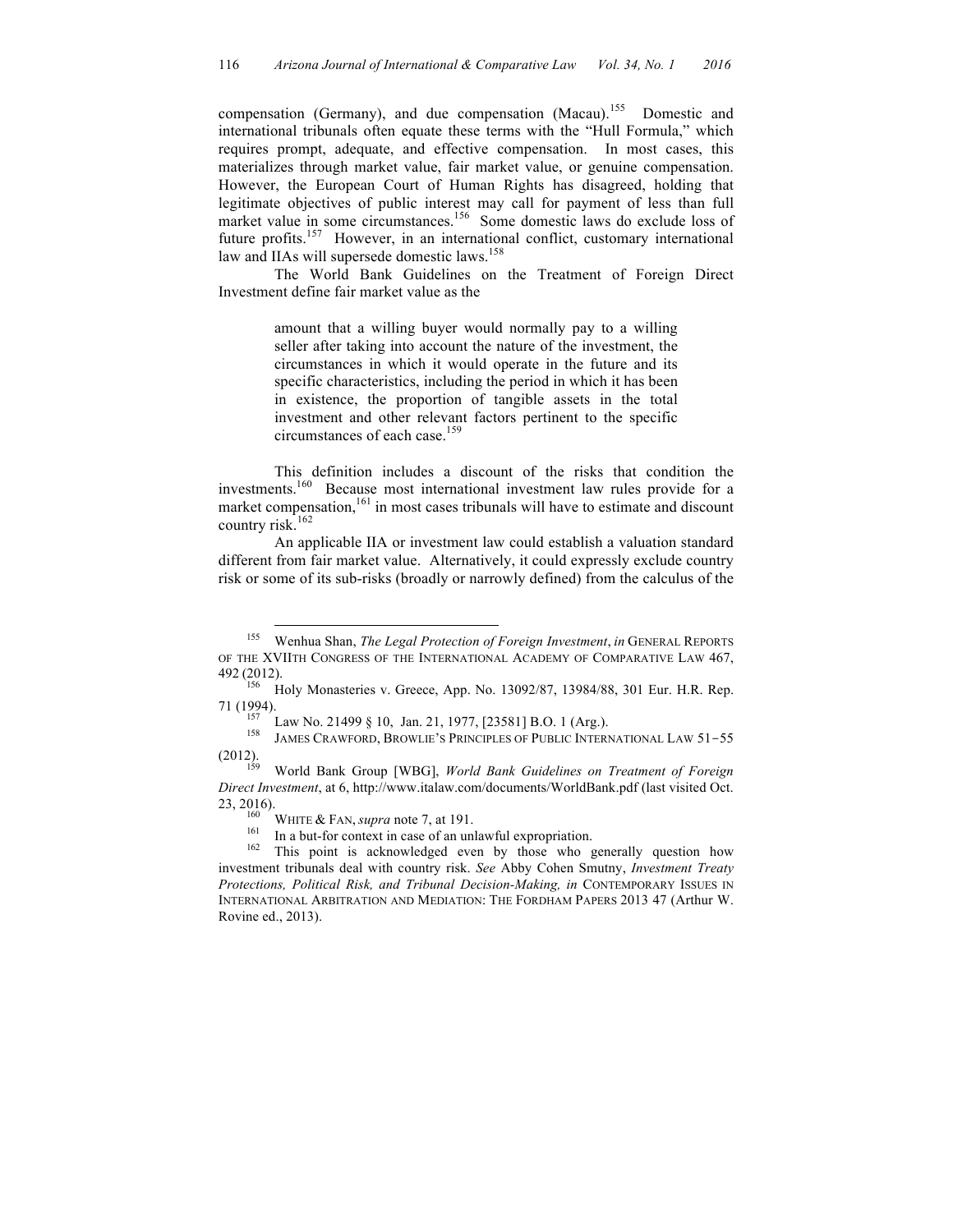damages' quantum. Under that scenario, some or all country risk should not be discounted.

Finally, international investment law is not an insurance against all country risk.<sup>163</sup> 163 IIAs and investment laws set forth investment protection standards<sup>164</sup> and mechanisms that allow investors to file claims against certain acts and conducts attributable to the host state.<sup>165</sup> Investment laws thus distinguish between wrongful and benign conduct.<sup>166</sup> The host state is only liable when its conduct (or lack thereof) caused the breach of investment protection standards.<sup>167</sup>

However, host states do not have full control over most of the country risk's sub-components. Changes of government, social conflict, war, low economic growth, among many other sub-risks will be beyond the host state's sovereign power. These risks are inherent to investing abroad, particularly in developing countries. 168 Investors take the burden of these risks when taking their money overseas. Host states should not face liability if the risks they do not control materialize.

## 2. Economic Considerations

From an economic perspective, the question of whether country risk should be a part of a company's valuation depends on two issues. First, the analysis must consider whether a marginal investor (that is, more likely to trade on equity) can diversify the additional risk of investing in a developing market. If the marginal investor in an open market can invest across markets<sup>169</sup> (that is, the investor has a global portfolio), country risk should not matter. 170 Second, there must be low correlation for returns across the world. If a positive correlation exists across countries, then country risks might have a market component, and the risk is not diversifiable.<sup>171</sup>

These issues require solutions that depend on empirical research. To that extent, a pertinent economic answer to the question of whether a company's valuation should include a country risk premium can change with time, according to new developments in the field. Under the current state of the art, the prevailing

 <sup>163</sup> *See, e.g.,* Ebrahimi Shahin Shaine v. Iran, 30 Iran-U.S. Cl. Trib. Rep. 170 (1994); Sola Tiles Inc. v. Iran, 14 Iran-U.S. Cl. Trib. Rep. 223 (1987). 164 STEPHAN SCHILL, THE MULTILATERALIZATION OF INTERNATIONAL INVESTMENT

LAW 74-<sup>75</sup> (2009). <sup>165</sup> Yusuf Caliskan, *Dispute Settlement in International Investment Law*, in

IMPLEMENTING INTERNATIONAL ECONOMIC LAW THROUGH DISPUTE SETTLEMENT MECHANISMS 123 (Yusuf Aksar ed., 2011).<br>
<sup>166</sup> Draft Articles, *supra* note 147, § 12 cmts. 2–3.<br>
<sup>167</sup> *Id.*<br>
<sup>168</sup> WHITE & FAN, note *supra* 7, at 166.<br>
<sup>169</sup> René M. Stulz, *Globalization, Corporate Finance, and the Co* 

APPLIED CORP. FIN., Sept. 1999.<br><sup>170</sup> Damodaran, Determinants, *supra* note 29, at 46-47.<br><sup>171</sup> *Id.* at 47.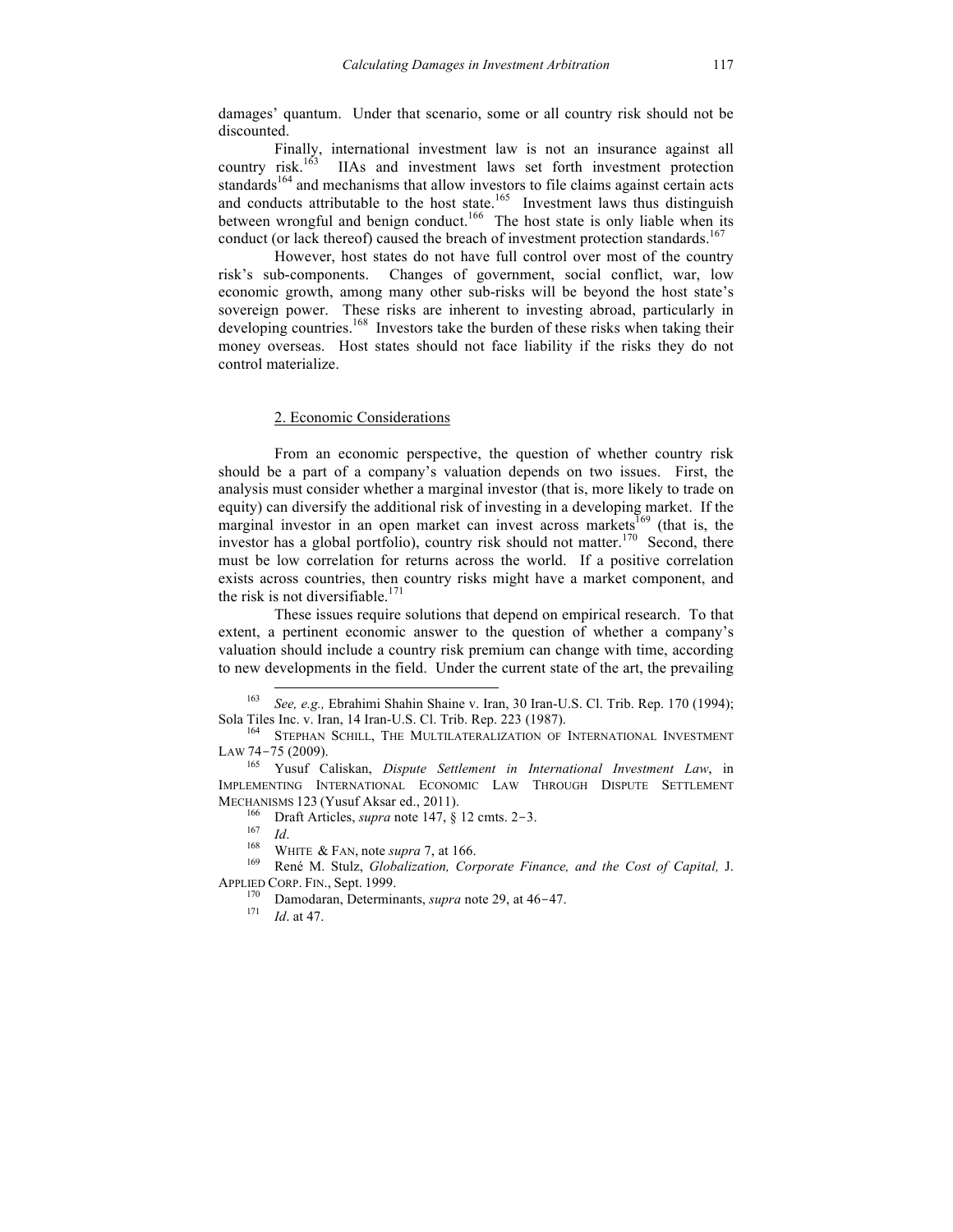answers seem to be that investors have progressively invested in global portfolios, but that home bias and increased correlation across markets makes it impossible to diversify country risk completely. 172 If country risk is not diversifiable, then it should be part of valuation.

## **B. Under Most Legal Regimens and Current Economic Theory, Arbitral Tribunals Should Account for Country Risk**

The final answer to the country-risk dilemma depends on the right combination of legal and economic answers. Using country risk requires first an applicable legal system that provides for compensation of a fair market value<sup>173</sup> (and does not expressly exclude country risk or its sub-components); and second, that economic theory predominantly agrees that there is sufficient evidence against global diversification of country risk and no positive correlation in returns globally. $\frac{1}{2}$ 

Meeting the first condition depends on applicable law. International investment law often requires fair market value compensation. Economic theory and empirical research currently lean towards denying the possibility to eliminate country risk through a global portfolio. Hence, nowadays both conditions are present and arbitral tribunals should use country risk to determine the quantum of compensation.

This statement is contingent and has some caveats.<sup>175</sup> A change in the law or further economic research could reverse this conclusion in the future.

## **C. Arbitral Tribunals Should Exclude Sub-Risks Solely Controlled by the Host State's Government**

## 1. Obligations Performed Under Debtor's Exclusive Will

Country risk will arise from the interaction of the strategies implemented by the investor to deal with the local environment and from the host state's action, in a two-party bond. Under investment law, there are two parties to the legal relationship: the investor and the host state. The latter owes several legal obligations towards the former, according to customary international law,

<sup>&</sup>lt;sup>172</sup> *Id.* at 51. <sup>173</sup> Or other concept that would normally determine the value of an investment in a specific time and place, where the same investment would change its value in a different host state.<br><sup>174</sup> Damodaran, Determinants, *supra* note 29, at 47.<br><sup>175</sup> See supra Part V.A; see infra Part V.C (discussing more of these caveats).<br><sup>176</sup> Jean d'Aspremont, *International Customary Investment Law: Story of* 

*in* INTERNATIONAL INVESTMENT LAW: SOURCES OF RIGHTS AND OBLIGATION 5 (T. Gazzini & E. De Brabandere eds., 2012).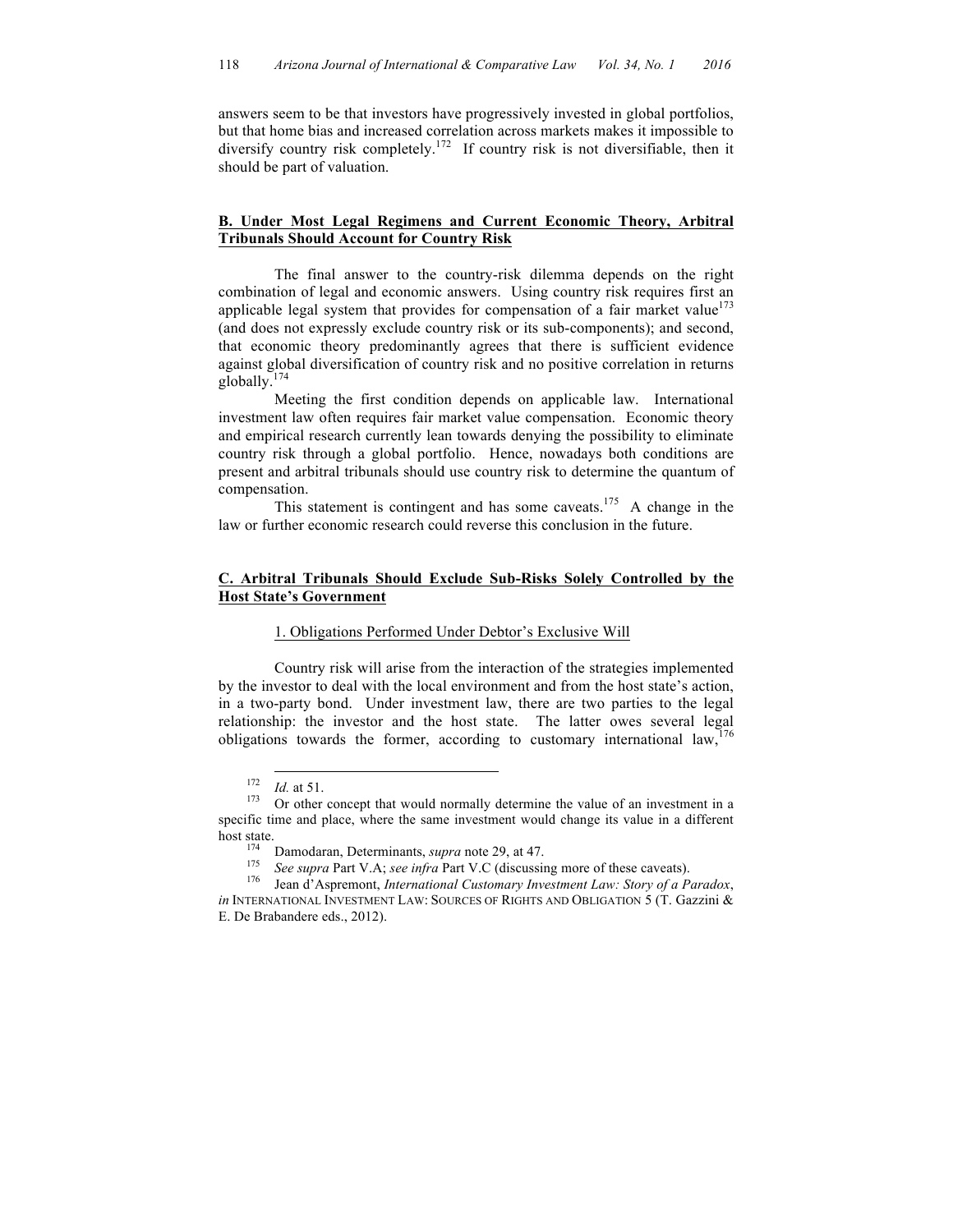applicable IIAs,  $177$  and domestic investment law.  $178$  They will determine what sub-components of country risk should be included.

The law has specific rules to deal with conditional obligations. Under civil law systems, those obligations whose performance depends exclusively on the debtor's will are null and void (*obligation potestatif*, <sup>179</sup> *obligación potestativa*). 180 Similarly, common law makes unenforceable any promise that is indefinite or lacks mutuality, where only one side must perform (illusory promise).<sup>181</sup>

In the legal bond between an investor (creditor) and a host state (debtor), those obligations that depend exclusively on the host state's will are null and void; some of the country risk's sub-components also have this characteristic. When a host state exercises sovereign power over which it has absolute control, without any other external factors' influence (such as the market, its constituents, foreign governments, international organizations, etc.), that act functions as an *obligation potestative*. There, the host state is promising the investor to refrain from creating a risk (i.e., pay less in compensation), but only if the host state so wishes.<sup>182</sup> The main sub-risk on which the host state has full control is expropriation.<sup>183</sup>

However, in a globalized world, the majority of sub-risks are not in full control of the state. Slowdown of economic growth, low creditworthiness, and war might be issues on which other foreign governments and markets might have more influence than the host state. In other issues that are more local in nature,

promise the terms of which left performance entirely to the discretion of the promisor. A person does not provide consideration by promising to do something 'if I feel like it,' or 'unless I change my mind.'" HUGH BEALE, CHITTY ON CONTRACTS 3-025 (2015) (citations omitted). *See also* Wickham & Burton Coal Co. v. Farmer's Lumber Co., 189 Iowa 1183, 179 N.W. 417 (1923) (holding that an agreement to ship as much coal as the other side "might order" was invalid). 182 This is not the first time the doctrine of illusory promise has been suggested as a

 <sup>177</sup> Erik Denters, *Preferential Trade and Investment Treaties*, in INTERNATIONAL INVESTMENT LAW: SOURCES OF RIGHTS AND OBLIGATION, *supra* note 176, at 49; Tarcisio Gazzini, *Bilateral Investment Treaties*, *in* INTERNATIONAL INVESTMENT LAW: SOURCES OF RIGHTS AND OBLIGATION, *supra* note 176, at 99.<br><sup>178</sup> Makane Moïse Mbengue, *National Legislation and Unilateral Acts of States*, in

INTERNATIONAL INVESTMENT LAW: SOURCES OF RIGHTS AND OBLIGATION, *supra* note 176, at 183.<br><sup>179</sup> CODE CIVIL [C. CIV.] [CIVIL CODE] art. 1174 (Fr.).<br><sup>180</sup> CÓDIGO CIVIL [CÓD. CIV] [CIVIL CODE] art. 542 (1871) (Arg.) (approved by Law

No. 340); CÓDIGO CIVIL [C.C.] [CIVIL CODE] art. 505 (1975) (Bol.); CÓDIGO CIVIL [C.C.] [CIVIL CODE] art. 1535; CÓDIGO CIVIL [C.C.] [CIVIL CODE] art. 1115 (Spain); CÓDIGO CIVIL [CÓD. CIV] [CIVIL CODE] art. 1202 (Venez.).<br><sup>181</sup> "Consideration would again be illusory where it was alleged to consist of a

useful tool for treaty interpretation. *See* Justin Lowe, *What Would Grotius Do? Methods and Implications of Incorporating the Contract Law Doctrine of Illusory Promises into the Law of Treaty Interpretation*, 6 WASH. U. GLOBAL STUD. L. REV. 703 (2007). Specifically referring to country risks, others argue that host states might not invoke their illegal acts to limit the quantum of compensation. *See* Smutny, *supra* note 162.<br><sup>183</sup> Dorobantu et al., *supra* note 60, at 219, 220.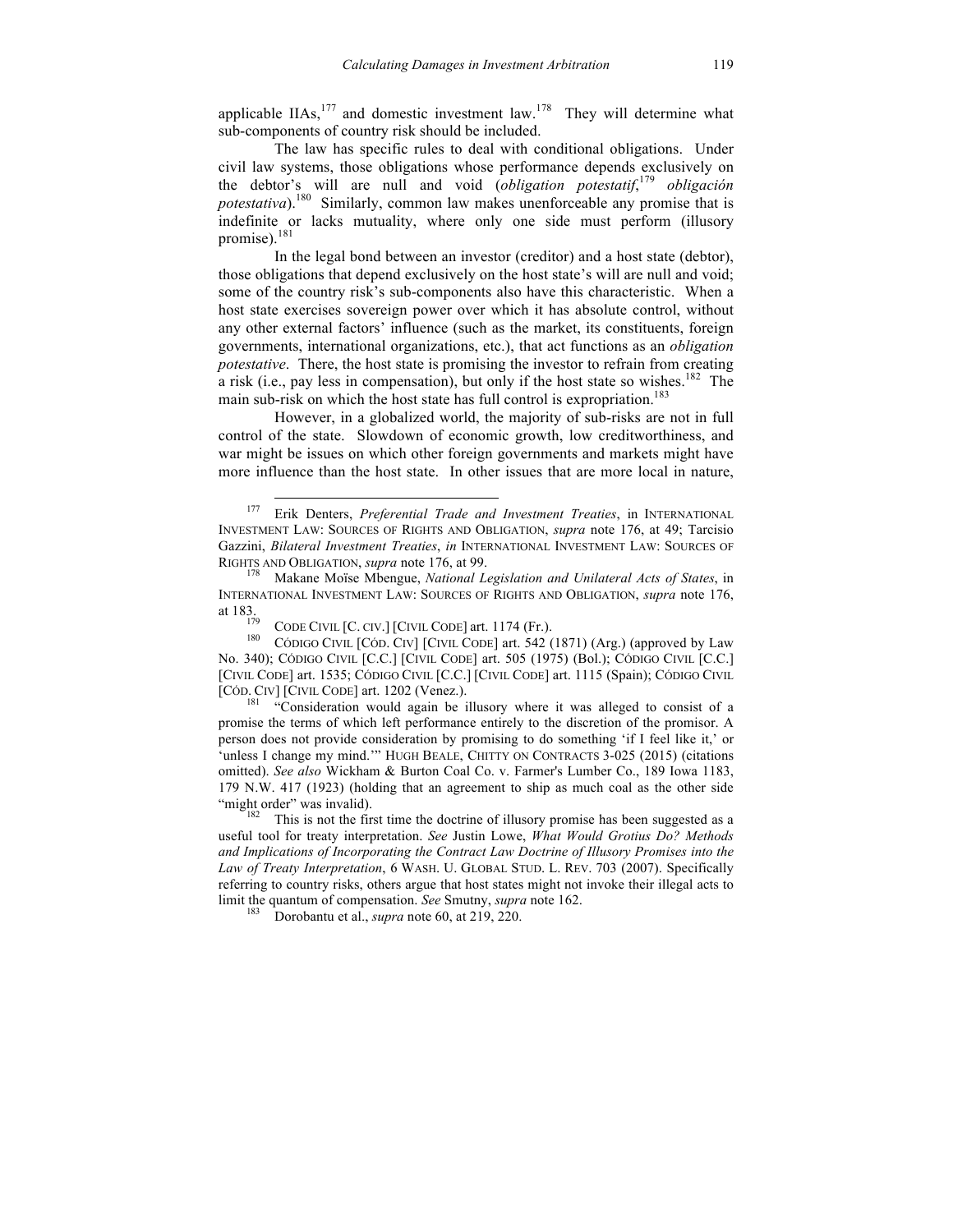such as religious, ethnic, or racial conflicts, change of government, and cultural risks, the host government might have little control, if any.

#### 2. Allocation of Risks

A second argument goes to the allocation of risks. The basic rule in that regard is that a particular risk should be borne by the party most suited to control, influence, and bear the cost. That is the party that should take measures to avoid the risk.

If a country risk's sub-component is under full and sole control of the host state and not the investor, the former will be in the best position to limit the risk. A host state decides whether to enact a law, issue a decree or an executive order, pass a judgment, or perform acts that amount to expropriation. All of these actions depend exclusively on its sovereign power. Unlike war, change of government, or loss of creditworthiness—where global markets and a handful of military powerhouses have more influence on outcomes than most host states expropriation risk depends only on one state. That state should therefore bear the cost of taking the investor's property.

To this extent, tribunals should not reduce the quantum of damages to account for expropriation risk. The host can avoid them completely if it so desires, and thus it must pay for the reduction in the fair market value of the investment that the host state itself has caused completely.

#### **D. Time of Measurement**

Tribunals calculating due compensation should always assess the damage as seen at the time of expropriation. According to the *Chorzów* case, in case of a lawful expropriation, damages should be limited to what has been lost. <sup>184</sup> And in case of an unlawful expropriation, the valuation must add the damages for what the investor expects at the time of the expropriation, in terms of future profits and expansion. The evaluation of damages takes place in a but-for scenario. Tribunals should not introduce real, post-expropriation data. 185

Arbitral tribunals should evaluate country risk based on the facts known at the time of the expropriatory act. That is, the country risk's sub-components have to be evaluated at a moment before the host state took the relevant step to expropriate. The compensable damage is that foreseeable as resulting from the governmental act. However, investors cannot reasonably anticipate damages ensuing from other causes, like the fluctuations in the market, as deriving from the host state's acts. 186

<sup>184</sup> Factory at Chorzów, Judgement, 1928 P.C.I.J. (ser.A) No. 17, at 46 (Sept. 13). <sup>185</sup> *See* Quiborax S.A. & Non-Metallic Minerals S.A. v. Plurinational State of Bol.,

ICSID Case No. ARB/06/2, Partially Dissenting Opinion, ¶¶ 77-<sup>89</sup> (Sept. 16, 2015). 186 *Id.* ¶ 99.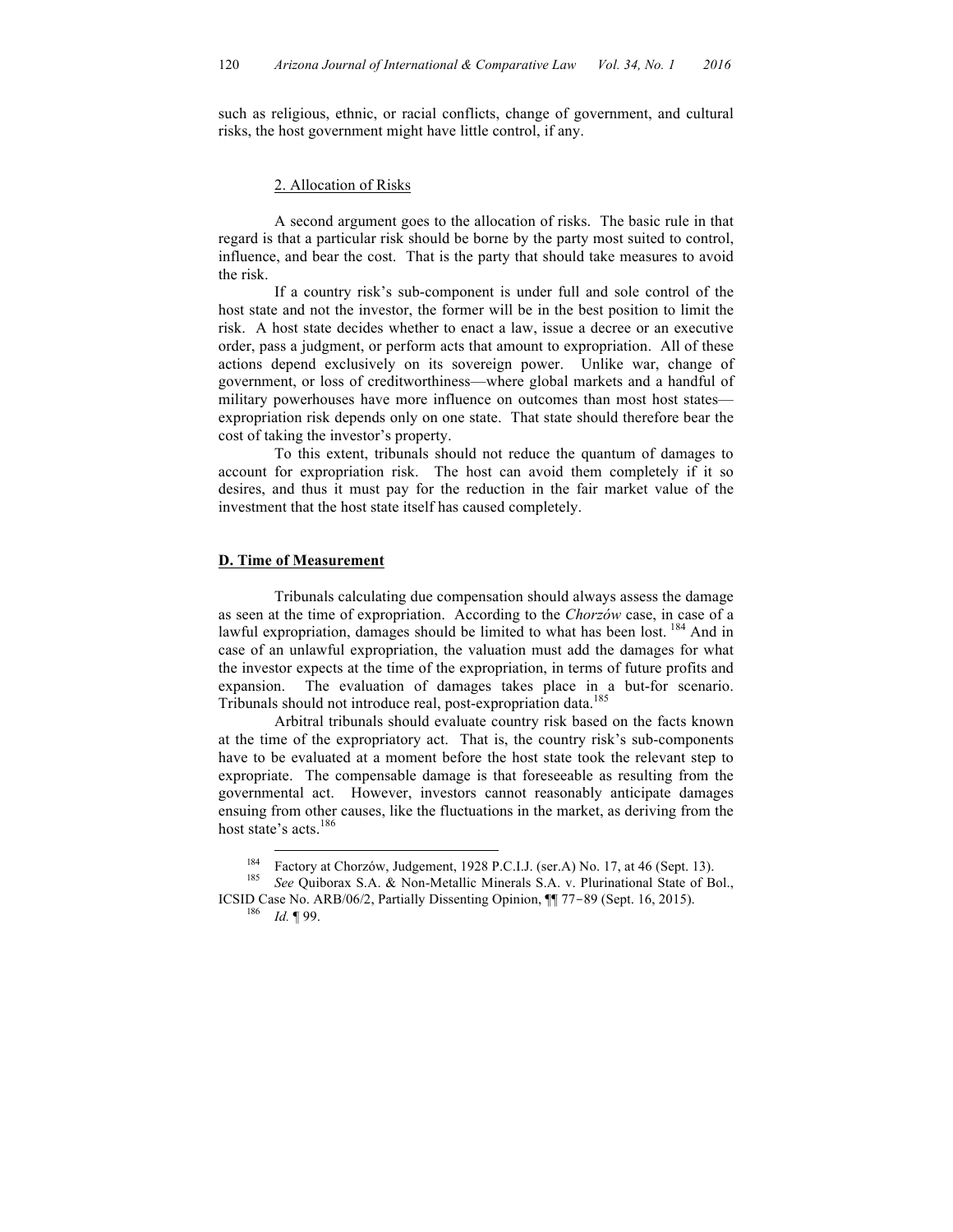Using ex-post information will change the evaluation of country risk. This, in turn, will make the quantum of damages granted vary with the date of the award. Once a state has made public its decision to take private property, country risk will very likely increase, almost by definition. If the arbitral tribunal looks at country risk data immediately after expropriation, the risk will probably be higher, to the host state's benefit. However, if a tribunal takes several years to issue an award on damages (as often happens)<sup>187</sup> and the host state's political situation has improved, the risk will be lower and the quantum of damages higher.<sup>188</sup> This variation is inconsistent with the principle of causation<sup>189</sup> and would generate more uncertainty in an already somewhat unpredictable area.

## **VI. CONCLUSION**

Whether investment arbitration tribunals should use country risk as an element of valuation is both a legal and an economic question. The legal answer in most systems that require paying a fair market price is that country risk must be estimated and used. However, if applicable law expressly excludes country risk or some of its sub-components, then tribunals should not discount some or all country risk.

More importantly, arbitral tribunals should not discount or take into account sub-risks for which the host state has full control, particularly expropriation risk. First, when the existence of a risk depends completely on one side of the legal relationship, that party should bear the risk. Moreover, risks should be allocated to those in better conditions to avoid them. When the only party making the expropriation decision is the host state, then that state is also the only party who can prevent the risk.

The economic answer is that arbitration tribunals should account for country risk. Currently, economic theory deems country risk as non-globallydiversifiable, or at least not entirely diversifiable. And empirical studies have determined that return on income is highly positively correlated at a global level. Thus, the prevailing view is that computing country risk is economically justified.

The final answer to the country risk dilemma depends on the right combination of legal and economic answers. Using country risk requires an applicable legal system that provides for compensation of a fair market value, and does not expressly exclude country risk or its subcomponents. And that state of the art economic research considers that there is enough evidence to support

<sup>&</sup>lt;sup>187</sup> For example, "the 19 ICSID Convention awards issued in 2012 came after an average of nearly five years of proceedings." Adam Raviv, *A Few Steps to a Faster ICSID*, GLOBAL ARB. REV., Oct. 17, 2013, at 23. 188 Duiborax S.A. & Non-Metallic Minerals S.A. v. Plurinational State of Bol.,

ICSID Case No. ARB/06/2, Partially Dissenting Opinion, ¶ 101 (Sept. 16, 2015). <sup>189</sup> *Id.* ¶¶ 87, 99-100.